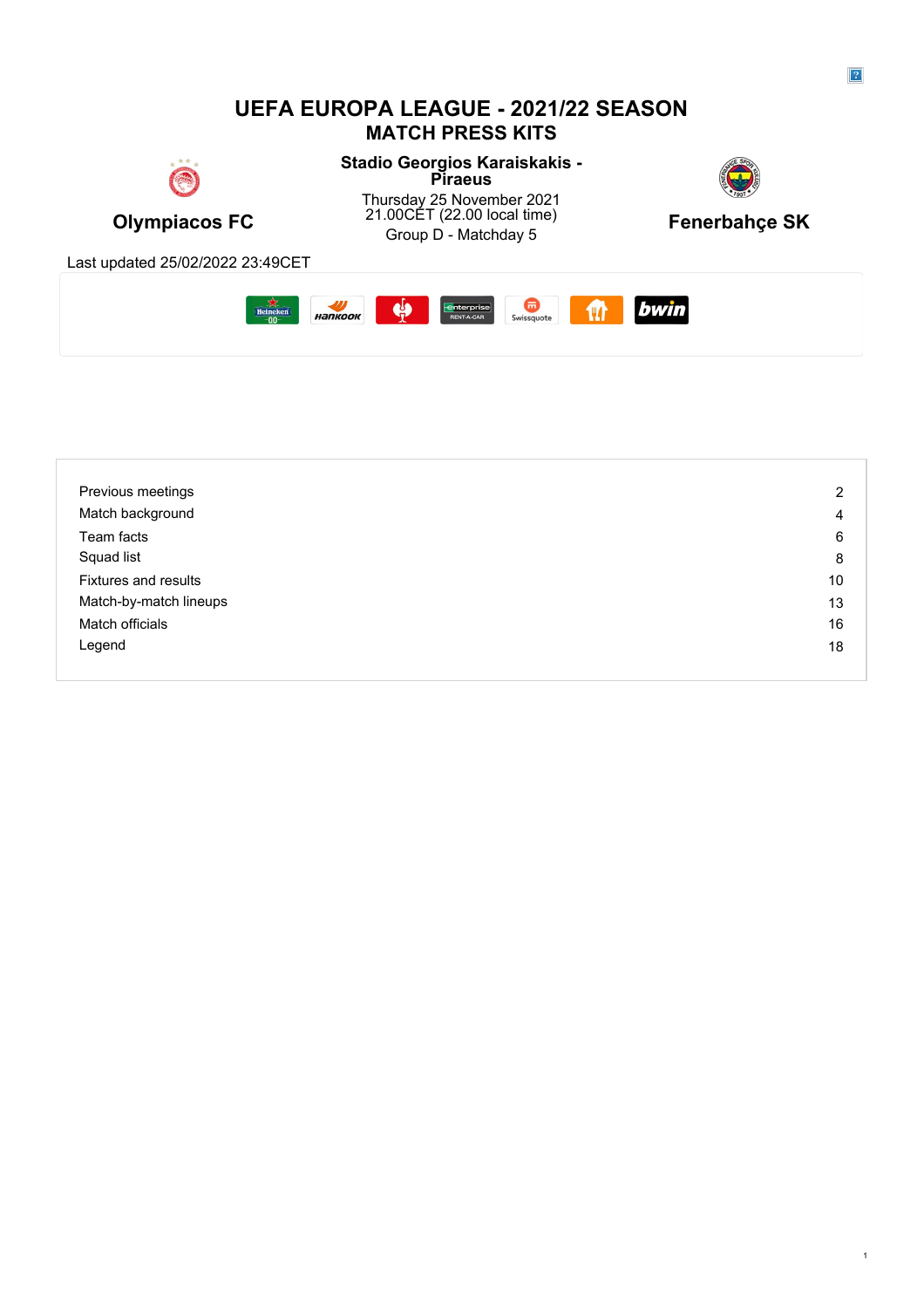# **Previous meetings**

# **Head to Head**

# **UEFA Europa League**

| <b>Date</b>   | <b>Stage</b> | <b>Match</b> |                               |      |             |  | <b>Result</b>  |                               | <b>Venue</b> |              |  |  | Goalscorers  |                                       |                                               |
|---------------|--------------|--------------|-------------------------------|------|-------------|--|----------------|-------------------------------|--------------|--------------|--|--|--------------|---------------------------------------|-----------------------------------------------|
| 30/09/2021    | <b>GS</b>    |              | Fenerbahçe SK - Olympiacos FC |      |             |  | $0 - 3$        |                               | Istanbul     |              |  |  |              | Tiquinho Soares 6,<br>Masouras 63, 68 |                                               |
|               |              |              |                               | Home |             |  | Away           |                               |              | <b>Final</b> |  |  | <b>Total</b> |                                       |                                               |
|               |              |              |                               |      |             |  |                |                               |              |              |  |  |              |                                       | PId W D L PId W D L PId W D L PId W D L GF GA |
| Olympiacos FC |              |              |                               |      | $0 0 0 0 0$ |  | $\blacksquare$ | 1   0   0   0   0   0   0   1 |              |              |  |  |              |                                       | 10030                                         |

Fenerbahçe SK 1 0 0 1 0 0 0 0 0 0 0 0 1 0 0 1 0 3

**Olympiacos FC - Record versus clubs from opponents' country**

# **UEFA Champions League**

| <b>Date</b> | <b>Stage</b> | Match                                         | <b>Result</b>       | <b>Venue</b> | <b>Goalscorers</b>                  |
|-------------|--------------|-----------------------------------------------|---------------------|--------------|-------------------------------------|
| 13/08/2019  | QR3          | <b>Olympiacos FC</b> - İstanbul<br>Başakşehir | $2 - 0$<br>agg: 3-0 | Piraeus      | Rúben Semedo 55,<br>Valbuena 78 (P) |
| 07/08/2019  | QR3          | İstanbul Başakşehir -<br><b>Olympiacos FC</b> | $0 - 1$             | Istanbul     | Masouras 53                         |

# **UEFA Europa League**

| <b>Date</b> | <b>Stage</b>    | <b>Match</b>                | <b>Result</b>       | <b>Venue</b>   | <b>Goalscorers</b>                                                 |
|-------------|-----------------|-----------------------------|---------------------|----------------|--------------------------------------------------------------------|
| 16/03/2017  | R <sub>16</sub> | Besiktas JK - Olympiacos FC | $4 - 1$<br>agg: 5-2 | Istanbul       | Aboubakar 10, Babel<br>22, 75, Cenk Tosun<br>84; T. Elyounoussi 31 |
| 09/03/2017  | R <sub>16</sub> | Olympiacos FC - Beşiktaş JK | $1 - 1$             | <b>Piraeus</b> | Cambiasso 36;<br>Aboubakar 53                                      |
| 23/02/2017  | R32             | Osmanlispor - Olympiacos FC | $0 - 3$<br>agg: 0-3 | Ankara         | Ansarifard 47, 86, T.<br>Elyounoussi 70                            |
| 16/02/2017  | R32             | Olympiacos FC - Osmanlıspor | $0 - 0$             | <b>Piraeus</b> |                                                                    |

# **UEFA Cup**

| <b>Date</b> | Stage | <b>Match</b>                                                                 | Result | <b>Venue</b> | <b>Goalscorers</b>      |
|-------------|-------|------------------------------------------------------------------------------|--------|--------------|-------------------------|
| 23/10/2008  | GS    | $-\sim$<br>Olympiacos F<br><b>Galatasaray AS</b><br>$\overline{\phantom{0}}$ |        | stanbu.      | $\sim$ $-$<br>Kewell 25 |

# **UEFA Champions League**

| <b>Date</b> | <b>Stage</b> | <b>Match</b>                          | <b>Result</b> | <b>Venue</b> | <b>Goalscorers</b>                                   |
|-------------|--------------|---------------------------------------|---------------|--------------|------------------------------------------------------|
| 05/11/2003  | GS1          | <b>Olympiacos FC</b> - Galatasaray AS | $3-0$         | Athens       | Mavrogenidis 6,<br>Castillo 34, Giovanni<br>$90 + 5$ |
| 21/10/2003  | GS1          | Galatasaray AS - Olympiacos FC        | 1-0           | Istanbul     | Cihan Haspolatlı 9                                   |

# **Fenerbahçe SK - Record versus clubs from opponents' country**

# **UEFA Europa League**

| Date       | Stage          | <b>Match</b>                        | <b>Result</b>       | Venue           | <b>Goalscorers</b>                   |
|------------|----------------|-------------------------------------|---------------------|-----------------|--------------------------------------|
| 27/08/2015 | P∩             | <b>Fenerbahce SK - Atromitos FC</b> | $3 - 0$<br>agg: 4-0 | <b>Istanbul</b> | Fernandão 7, 78,<br>Gorbunov 59 (og) |
| 20/08/2015 | P <sub>O</sub> | Atromitos FC - Fenerbahce SK        | 0-1                 | Athens          | Van Persie 90                        |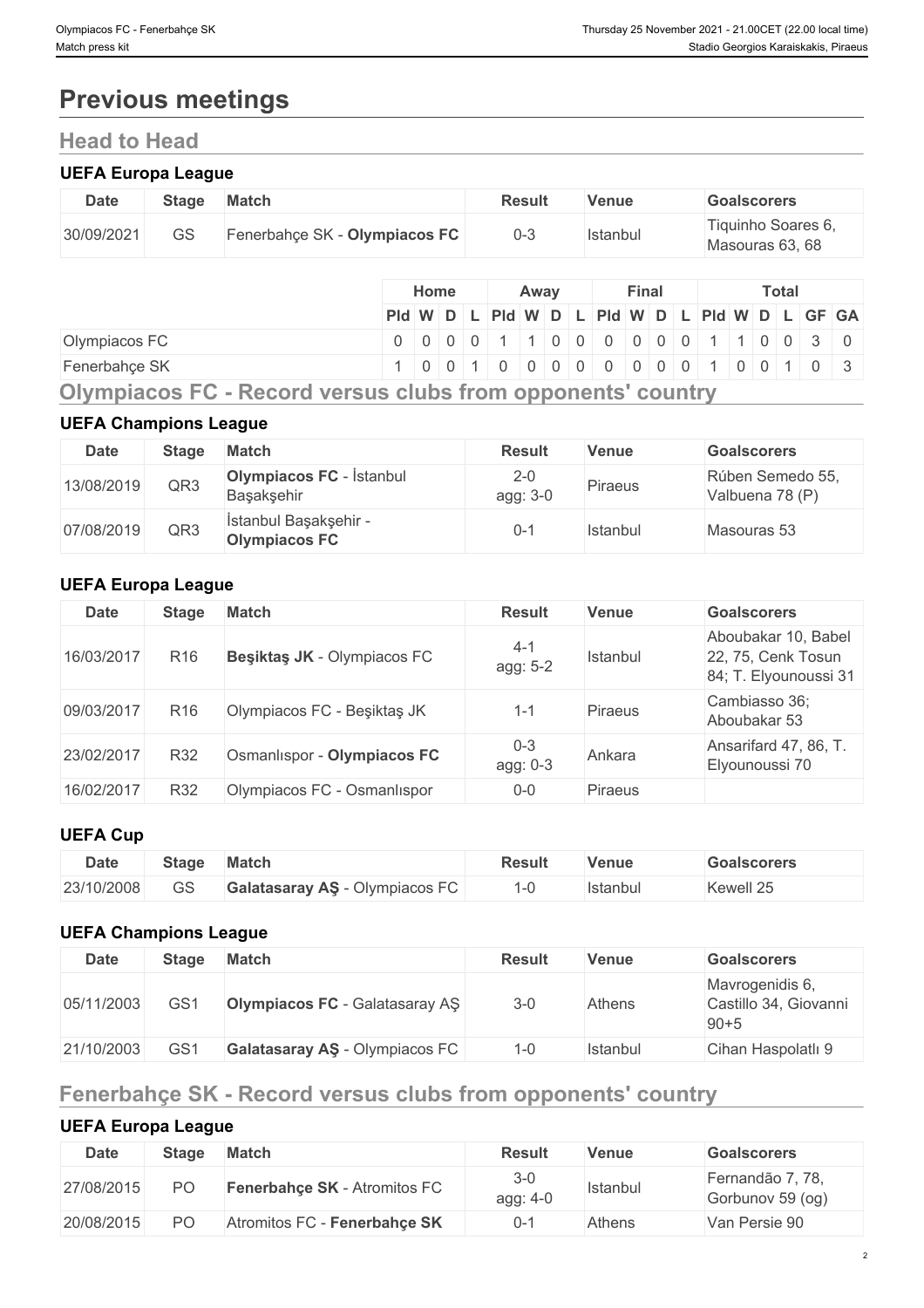# **UEFA Europa League**

| <b>Date</b> | <b>Stage</b>   | <b>Match</b>                   | Result        | Venue    | <b>Goalscorers</b>                      |
|-------------|----------------|--------------------------------|---------------|----------|-----------------------------------------|
| 26/08/2010  | PO             | Fenerbahce SK - PAOK FC        | agg 1-2 (aet) | Istanbul | Emre Belözoğlu 50;<br>Muslimović 102 ET |
| 19/08/2010  | D <sub>O</sub> | <b>PAOK FC</b> - Fenerbahce SK |               | Salonika | Vieirinha 19                            |

# **UEFA Cup**

| <b>Date</b> | <b>Stage</b>   | <b>Match</b>                               | <b>Result</b>       | <b>Venue</b>  | <b>Goalscorers</b>                                                                  |
|-------------|----------------|--------------------------------------------|---------------------|---------------|-------------------------------------------------------------------------------------|
| 14/11/2002  | R <sub>2</sub> | Panathinaikos FC - Fenerbahçe<br><b>SK</b> | $4 - 1$<br>agg: 5-2 | <b>Athens</b> | Liberopoulos 24,<br>Goumas 31,<br>Michaelsen 42,<br>Warzycha 89; Tuncay<br>Sanlı 37 |
| 31/10/2002  | R <sub>2</sub> | Fenerbahçe SK - Panathinaikos<br>FC        | 1-1                 | Istanbul      | Washington 42;<br>Basinas 14                                                        |

|               |  | Home |  |  | Away |  |  | Final |  |  | <b>Total</b> |  |  |  |  |                                                         |
|---------------|--|------|--|--|------|--|--|-------|--|--|--------------|--|--|--|--|---------------------------------------------------------|
|               |  |      |  |  |      |  |  |       |  |  |              |  |  |  |  | PId W D L PId W D L PId W D L PId W D L PId W D L GF GA |
| Olympiacos FC |  |      |  |  |      |  |  |       |  |  |              |  |  |  |  | 4 2 2 0 6 3 0 3 0 0 0 0 0 10 5 2 3 14 7                 |
| Fenerbahçe SK |  |      |  |  |      |  |  |       |  |  |              |  |  |  |  | 4 1 2 1 3 1 0 2 0 0 0 0 7 2 2 3 7 10                    |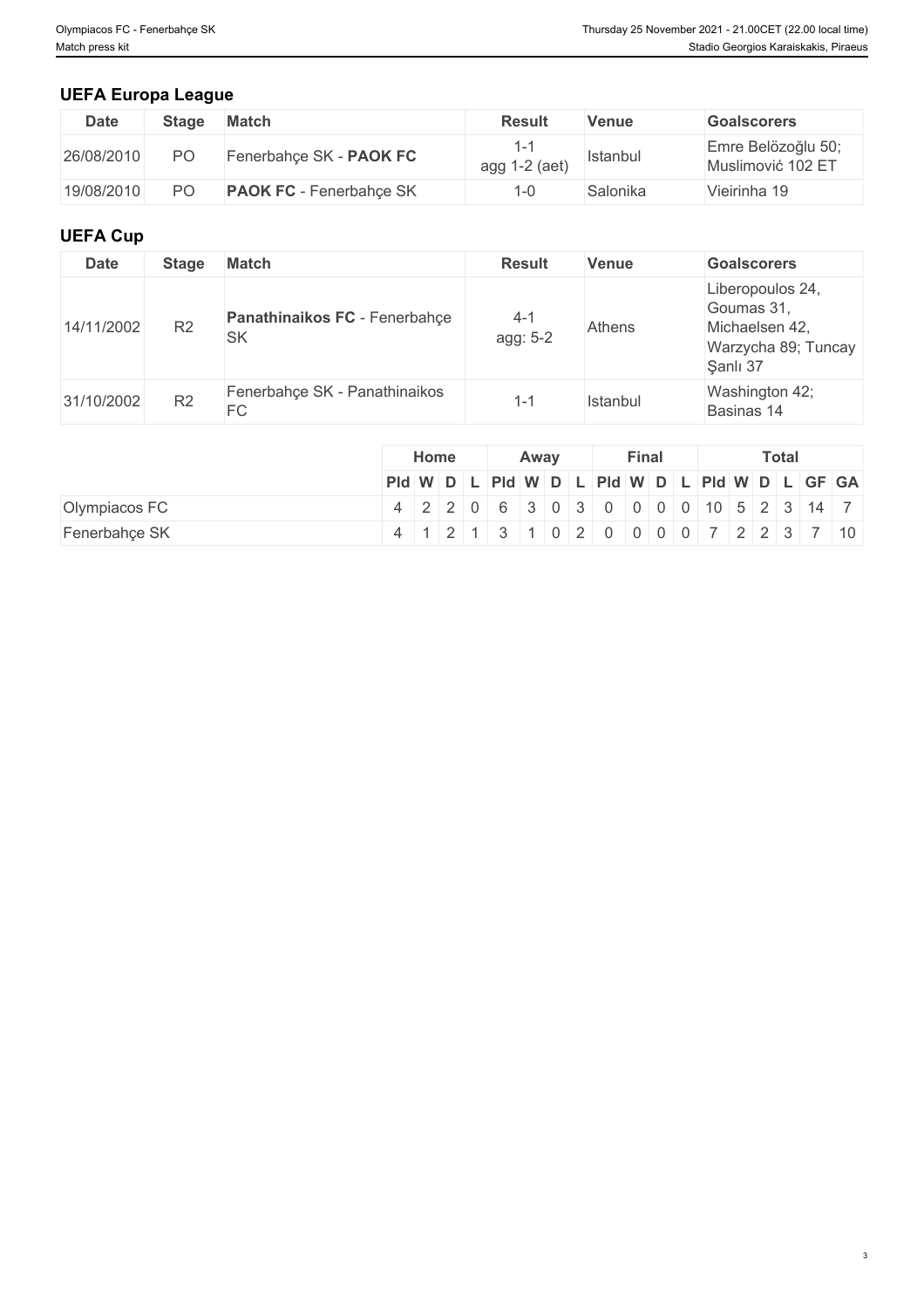# **Match background**

Second plays third on Matchday 5 in UEFA Europa League Group D, with Olympiacos hosting Fenerbahçe knowing that despite defeats in each of their last two fixtures a repeat of their Matchday 2 win against the Turkish side will extend their interest in the competition into 2022.

Four States Four Entertaince SK Franchine States States Manufactures States States States States States States States States States States States States States States States States States States States States States States Matchdays 3 and 4, a goal in each game from Youssef El-Arabi proving insufficient to hold the German side, who won 3-1 at home and – with an added-time winner – 2-1 in Piraeus. Fenerbahçe, who took just two points from their first three games, got their campaign back on track by winning 3-0 at Antwerp last time out, all three goals – from Mert Hakan Yandaş, Max Meyer and Mërgim Berisha – coming in the first half-hour. Express FC - Fenerbahçe SK<br> **Match background**<br>
Second plays third on Matchday 5 in UEFA Europa League Group D, with Olympiacos hosting Fenerbahçe knowing<br>
Second plays third on Matchday 5 in UEFA Europa League Group D, wi **Shuriass FC** - Fremediate SK<br> **Shuring Control and Control of Times An OFF A Europa League Group D, with Olympiacos hossing Fenerbahçe knowing<br>
Second plays third on Matchday 5 in UEFA Europa League Group D, with Olympiac** Dimensis FC: Fencelays 84<br>
Match background<br>
Second plays third on Matchday 5 in UEFA Europa League Group D, with Olympiacos hosting Fenetbahgs knowing<br>
Second plays third on Matchday 5 in UEFA Europa League Group D, with only the membrane of the membrane of the membrane of the properties of the latter of the properties of the properties of the properties of the properties of the previous two appearances of the previous two appearances of t

• Olympiacos will clinch a top-two finish if they win. They will be confirmed in second and enter the knockout play-offs if both they and Frankfurt win.

qualify for the UEFA Europa Conference League. They will be confirmed in third place if they lose and Antwerp do not win in Frankfurt.

#### **Previous meetings**

sumptuous 3-0 victory at Fenerbahçe on Matchday 2 in the first ever UEFA encounter between the Turkish and Greek clubs.

• Olympiacos are unbeaten at home by Turkish visitors (W2 D2), conceding just one goal in those four matches. The most recent fixture brought a 2-0 win against İstanbul Başakşehir that completed a 3-0 aggregate success in the third penalty spot.

• Fenerbahçe lost on their first two visits to Greece but were victorious on their third, beating Atromitos 1-0 with a late Robin van Persie goal en route to a 4-0 aggregate triumph in the 2015/16 UEFA Europa League play-offs.

# **Form guide**

#### **Olympiacos**

• Champions of Greece for a record-extending 46th time in 2020/21, when they finished 26 points ahead of runners-up PAOK, who defeated them 2-1 in the Greek Cup final, Olympiacos finished third in their UEFA Champions League group last term before reaching the round of 16 in the UEFA Europa League – a repeat of the previous season.

• The Piraeus giants have been involved in the UEFA Europa League knockout phase on eight occasions but this is current coach Pedro Martins, having both brought further progress as section runners-up. They arrived this season via a play-off win over Slovan Bratislava (3-0 h, 2-2 a), having lost on penalties to Ludogorets in the third qualifying round of the UEFA Champions League (1-1 h, 2-2 a) following an earlier victory over Neftçi of Azerbaijan (1-0 h, 1-0 a). • Flamentary heat the Istanbul club enter and the Istanbul club enter and the Istanbul continue in the Island Yendeb in the Island Yendeb in the Island Yendeb in the Island Yendeb in the play-offs from they are not have be most recent the most recent the most relation to the properties and the competition in the competition in the competition in the competition of the competition of the competition of the competition was in the competition w

• While Olympiacos have a perfect home record in UEFA Europa League qualifiers, with six wins out of six, they have recorded victories in just six of their 20 home games in the competition proper (D7 L7). In the group stage their record in Piraeus is W4 D2 L2, the Matchday 4 defeat by Frankfurt ending a run of three straight victories. They have failed to keep a clean sheet in their last nine home games in the UEFA Europa League, group stage to final.

#### **Fenerbahçe**

• Third in the 2020/21 Turkish Süper Lig, two points behind both champions Beşiktaş and runners-up Galatasaray, Fenerbahçe are back in Europe after a two-season absence to make a sixth appearance in the UEFA Europa League group stage.

Pereira, they overcame HJK Helsinki 6-2 on aggregate (1-0 h, 5-2 a), and are bidding to maintain their perfect record in the UEFA Europa League group stage, having qualified for the knockout phase on all five previous participations, finals.

• Fenerbahçe's play-off victory in Helsinki ended a six-match winless run on their European travels (D1 L5). They won all of their first six away fixtures in the UEFA Europa League group stage, and were unbeaten in the first ten (W7 D3), but had gone four without a win (D2 L2) until their Matchday 4 success in Antwerp.

#### **Links and trivia**

• Olympiacos midfielder Andreas Bouchalakis has made 49 appearances in UEFA club competition.

• Valbuena spent the 2017/18 and 2018/19 seasons at Fenerbahçe, registering 12 goals and 24 assists in 71 matches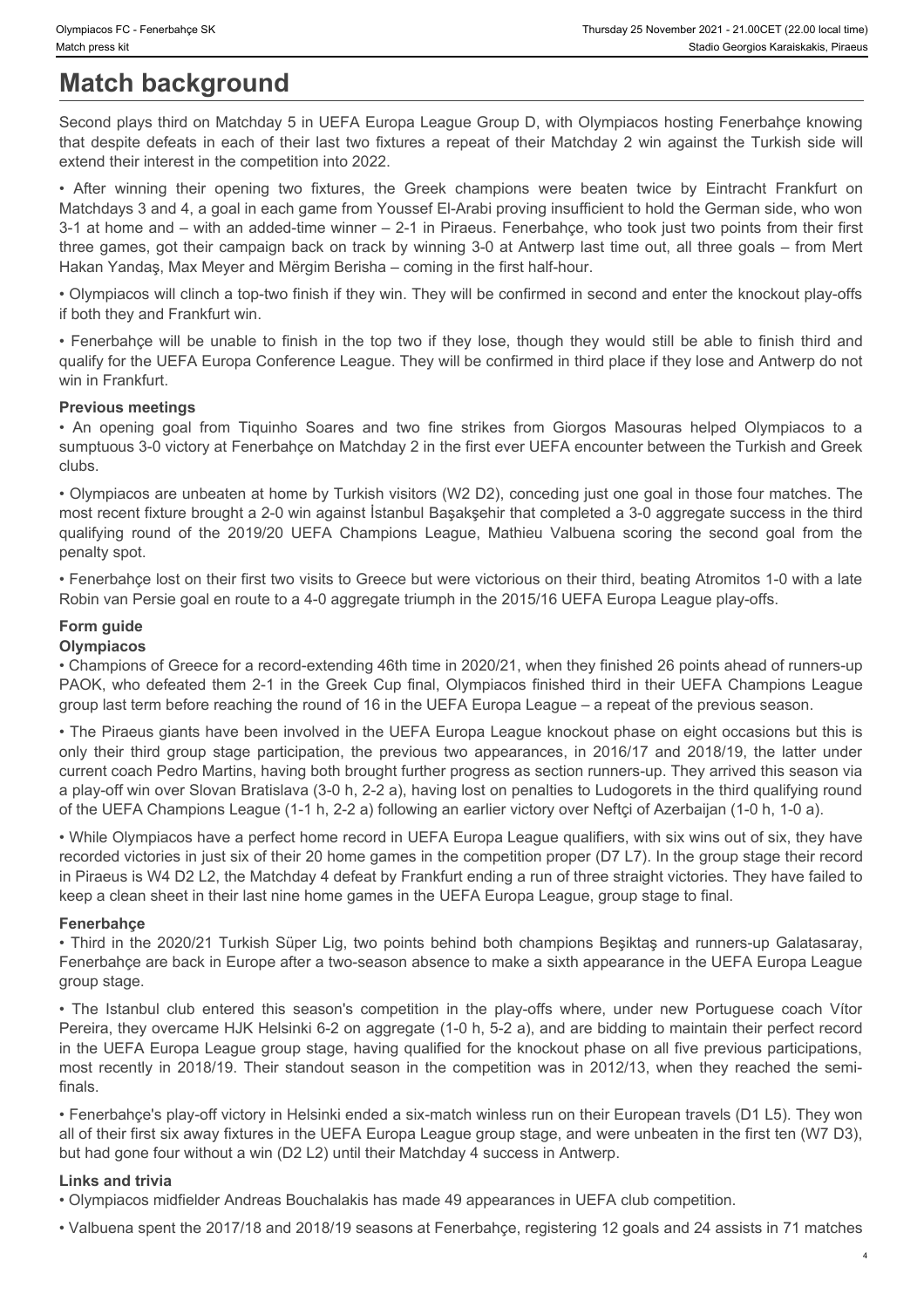in all competitions before leaving to join Olympiacos.

• Vítor Pereira was at the Olympiacos helm for the second half of 2014/15, taking over in early January. He won the Bouchalakis was a member of that double-winning side.

• The clubs' Portuguese coaches faced each other four times in their homeland from 2011 to 2013, Vítor Pereira's Porto winning three league games against Pedro Martins' Marítimo with the other drawn.

Dlympiacos FC - Fenerbahçe SK<br>
Match press kit<br>
in all competitions before leaving to join Olympiacos.<br>
in all competitions before leaving to join Olympiacos.<br>
• VItor Pereira was at the Olympiacos helm for the second half • Dimitris Pelkas is a Greek international who joined Fenerbahçe in October 2020 from PAOK, for whom he played nine games against Olympiacos, scoring twice – both in the first leg of the 2019/20 Greek Cup semi-final. His current international team-mates in the Olympiacos squad include Bouchalakis, Giorgos Masouras, Thanasis Androutsos and Marios Vrousai. Nympiacos FC - Fenerbahy sk<br>
• Thunday 28 Newsmber 2021 - 21.00GET (22.00 tocal tens)<br>
• Hall competitions before leaving to join Olympiacos.<br>
• Vitor Pereira was at the Olympiacos helm for the first of his two spells at

Monaco in the summer. He faced Fenerbahçe four times in the Süper Lig, registering two goals and one assist, and played alongside current Fenerbahçe defender Serdar Aziz in 2018/19.

• Mesut Özil was an Arsenal team-mate of Papastathopoulos from July 2018 to December 2020.

• Özil set up two goals in Germany's 4-2 win against Greece in the UEFA EURO 2012 quarter-final.

• Olympiacos are one of eight reigning domestic champions competing in the 2021/22 UEFA Europa League group stage.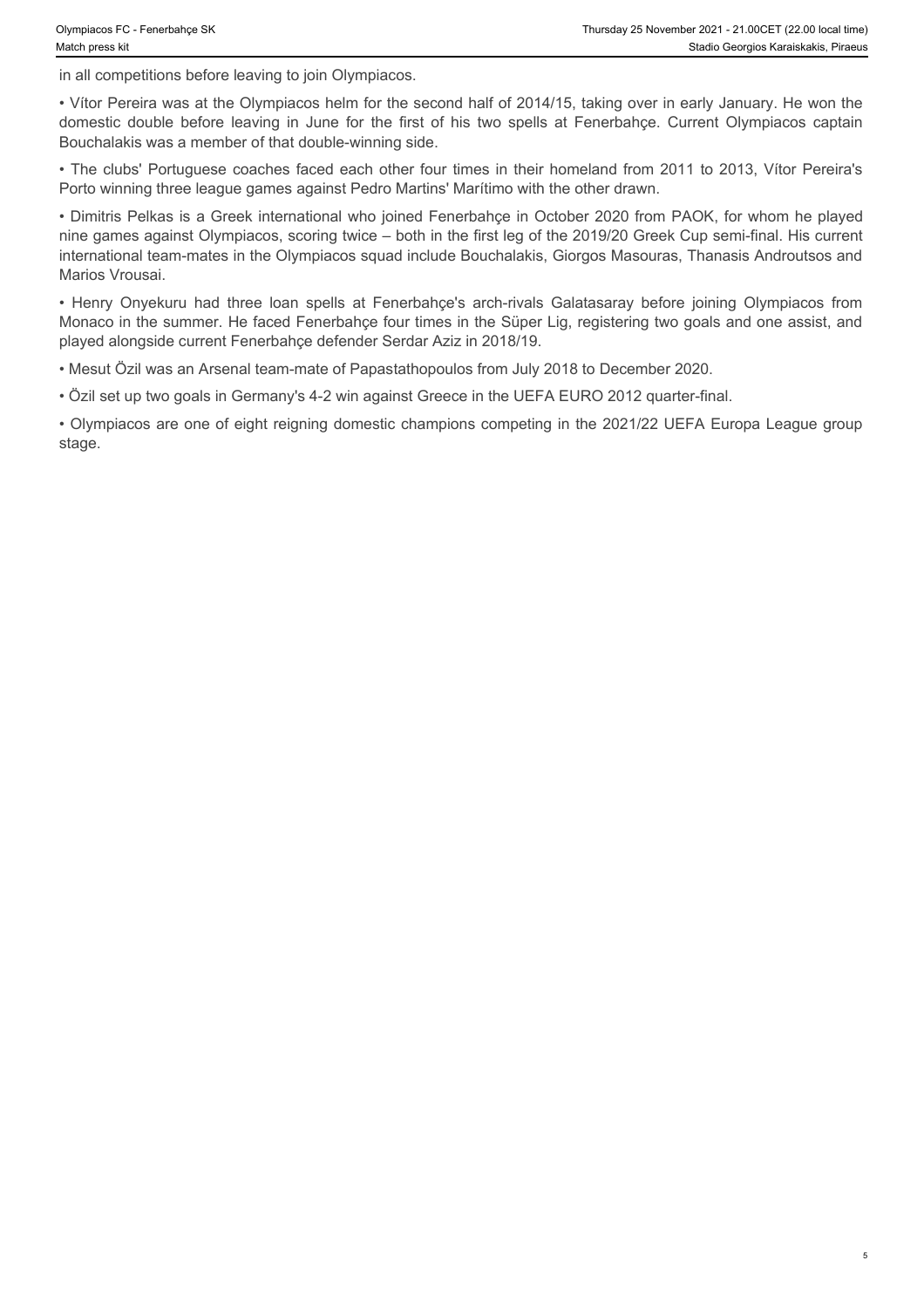# **Team facts**

#### **Olympiacos FC Formed:** 1925 **Nickname:** Erythrolefki (Red and Whites), Thrylos (Legend)

### **UEFA club competition honours (runners-up in brackets)** • None **blue** and **blue** and **blue** and **blue** and **blue** and **blue** and **blue** and **blue** and **blue** and **blue** and **blue** and **blue** and **blue** and **blue** and **blue** and **blue** and **blue** and **blue** and **blue** and **blue**

# **Domestic honours (most recent triumph in brackets)**

League title: 46 (2021) Greek Cup: 28 (2020)

### **Ten-year European record (UEFA Europa League unless indicated otherwise)**

**2020/21:** round of 16 (having transferred from UEFA Champions League group stage) **2019/20:** round of 16 (having transferred from UEFA Champions League group stage) **2018/19:** round of 32 **2017/18:** UEFA Champions League group stage **2016/17:** round of 16 (having transferred from UEFA Champions League third qualifying round) **2015/16:** round of 32 (having transferred from UEFA Champions League group stage) **2014/15:** round of 32 (having transferred from UEFA Champions League group stage) **2013/14:** UEFA Champions League round of 16 **2012/13:** round of 32 (having transferred from UEFA Champions League group stage) **2011/12:** round of 16 (having transferred from UEFA Champions League group stage) **Records**

**UEFA club competition**  • Biggest home win **6-1:** Olympiacos v Besa 22/07/10, UEFA Europa League second qualifying round second leg **5-0** twice, most recently v Nordsjælland 02/10/08, UEFA Cup first round second leg

#### • Biggest away win

**0-5:** Besa v Olympiacos 15/07/10, UEFA Europa League second qualifying round first leg

# • Heaviest home defeat

**0-4:** Olympiacos v Hamburg 03/11/82, European Champion Clubs' Cup second round second leg

#### • Heaviest away defeat

**7-0:** Juventus v Olympiacos 10/12/03, UEFA Champions League group stage

# **UEFA Cup/UEFA Europa League**

• Biggest home win **6-1:** Olympiacos v Besa (see above) **5-0:** Olympiacos v Nordsjælland (see above)

• Biggest away win **0-5:** Besa v Olympiacos (see above)

• Heaviest home defeat **1-3** four times, most recently v Arsenal 11/03/21, round of 16 first leg

#### • Heaviest away defeat **5-1:** Dinamo Zagreb v Olympiacos 28/09/77, first round second leg **4-0** twice, most recently v Newcastle 16/03/05, round of 16 second leg

**Fenerbahçe SK Formed:** 1907 **Nickname:** Sarı Kanaryalar (Yellow Canaries)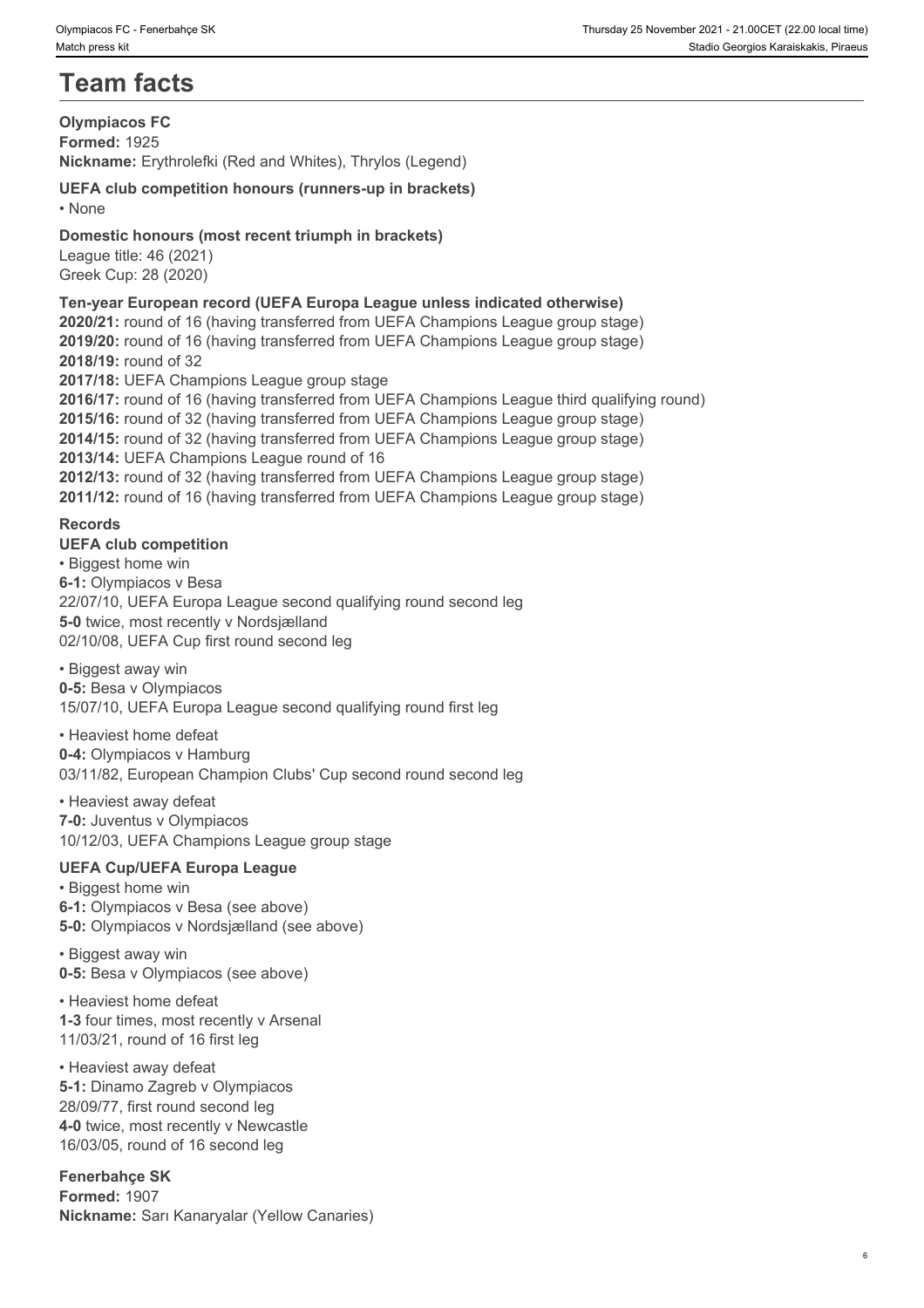# **UEFA club competition honours (runners-up in brackets)**

• None **but the contract of the contract of the contract of the contract of the contract of the contract of the contract of the contract of the contract of the contract of the contract of the contract of the contract of th** 

#### **Domestic honours (most recent triumph in brackets)**

League title: 19 (2014) Turkish Cup: 6 (2013)

### **Ten-year European record (UEFA Europa League unless indicated otherwise)**

**2020/21:** did not take part in UEFA competition **2019/20:** did not take part in UEFA competition **2018/19:** round of 32 (having transferred from UEFA Champions League third qualifying round) **2017/18:** play-offs **2016/17:** round of 32 (having transferred from UEFA Champions League third qualifying round) **2015/16:** round of 16 (having transferred from UEFA Champions League third qualifying round) **2014/15:** did not take part in UEFA competition **2013/14:** UEFA Champions League play-offs **2012/13:** semi-finals (having transferred from UEFA Champions League play-offs) **2011/12:** did not take part in UEFA competition

# **Records**

#### **UEFA club competition**

• Biggest home win **5-0:** Fenerbahçe v Turan Tovuz 09/08/94, UEFA Cup preliminary round first leg

• Biggest away win **0-5** twice, most recently v MTK Budapest 06/08/08, UEFA Champions League second qualifying round second leg

• Heaviest home defeat **1-5:** Fenerbahçe v Cannes 27/09/94, UEFA Cup first round second leg **0-4** twice, most recently v AC Milan 23/11/05, UEFA Champions League group stage

• Heaviest away defeat **7-0:** Benfica v Fenerbahçe 17/09/75, European Champion Clubs' Cup first round first leg

# **UEFA Cup/UEFA Europa League**

• Biggest home win **5-0:** Fenerbahçe v Turan Tovuz (see above)

• Biggest away win **0-4:** Partizani v Fenerbahçe 22/08/95, preliminary round second leg

• Heaviest home defeat **1-5:** Fenerbahçe v Cannes (see above)

• Heaviest away defeat **7-1:** Sigma Olomouc v Fenerbahçe 04/11/92, second round second leg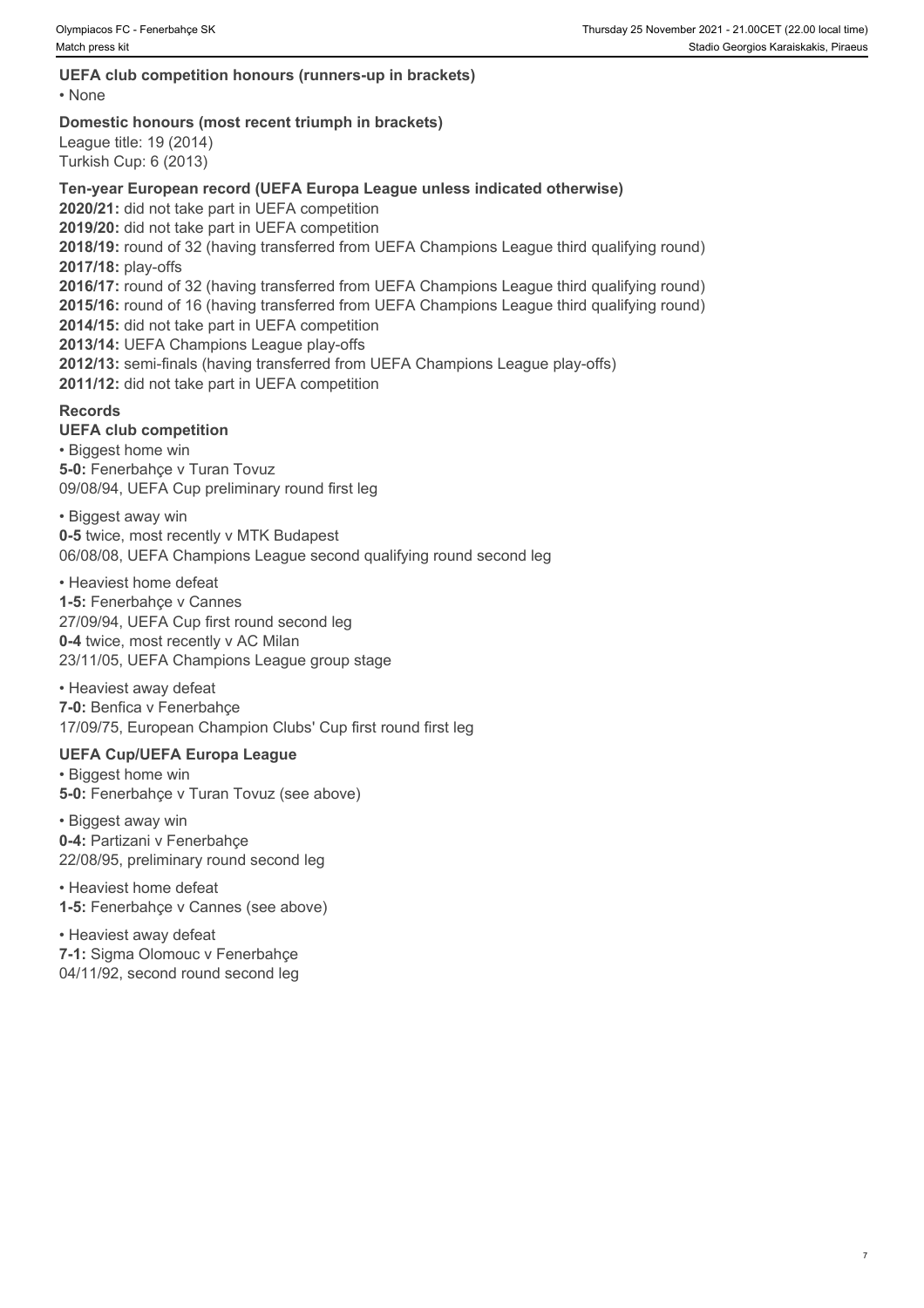# **Squad list**

# **Olympiacos FC**

|       |                                                      |      |                                                 |       |                |                                                                                                                                                                                                                                                                                                                                                                                                                                                                                               |                          |                   | <b>Current season</b>    |                                         |                             |                |                |                                                                  |                          | All-time            |                |
|-------|------------------------------------------------------|------|-------------------------------------------------|-------|----------------|-----------------------------------------------------------------------------------------------------------------------------------------------------------------------------------------------------------------------------------------------------------------------------------------------------------------------------------------------------------------------------------------------------------------------------------------------------------------------------------------------|--------------------------|-------------------|--------------------------|-----------------------------------------|-----------------------------|----------------|----------------|------------------------------------------------------------------|--------------------------|---------------------|----------------|
|       |                                                      |      |                                                 |       |                | <b>UCL</b>                                                                                                                                                                                                                                                                                                                                                                                                                                                                                    |                          | <b>QUAL</b>       |                          | UEL                                     |                             |                | League         |                                                                  | <b>UEL</b>               | <b>UEFA</b>         |                |
|       | No. Player                                           | Nat. | <b>DoB</b>                                      | Age D |                | Pid Gis Pid Gis Pid Gis Pid Gis Pid Gis Pid Gis                                                                                                                                                                                                                                                                                                                                                                                                                                               |                          |                   |                          |                                         |                             |                |                |                                                                  |                          |                     |                |
|       | <b>Goalkeepers</b>                                   |      |                                                 |       |                |                                                                                                                                                                                                                                                                                                                                                                                                                                                                                               |                          |                   |                          |                                         |                             |                |                |                                                                  |                          |                     |                |
|       | 1 Tomáš Vaclík                                       |      | CZE 29/03/1989 32                               |       | $\sim$         | $\sim$                                                                                                                                                                                                                                                                                                                                                                                                                                                                                        | $\sim$                   | 2                 | $\sim$                   | $4 -$                                   |                             | $10 -$         |                |                                                                  |                          | $30 - 71 -$         |                |
|       | 44 Ilias Karargyris                                  |      | GRE 29/06/2002 19                               |       | $\sim$         | $ -$                                                                                                                                                                                                                                                                                                                                                                                                                                                                                          |                          | .                 |                          |                                         |                             |                | $\sim$         | $\sim$                                                           | $\sim$                   |                     | $-1$ $-1$      |
|       | 88 Kostas Tzolakis                                   |      | GRE 08/11/2002 19 -                             |       |                | $4 -$                                                                                                                                                                                                                                                                                                                                                                                                                                                                                         |                          | $\sim$            | $\sim$                   | $\overline{\phantom{a}}$                |                             |                |                |                                                                  |                          |                     |                |
|       | <b>Defenders</b>                                     |      |                                                 |       |                |                                                                                                                                                                                                                                                                                                                                                                                                                                                                                               |                          |                   |                          |                                         |                             |                |                |                                                                  |                          |                     |                |
|       | 15 Sokratis Papastathopoulos GRE 09/06/1988 33 - 1 - |      |                                                 |       |                |                                                                                                                                                                                                                                                                                                                                                                                                                                                                                               |                          | $\overline{2}$    | $\sim$                   | 4                                       |                             | 9              |                | 46                                                               | 2                        | $87 \mid 5$         |                |
|       | 24 Ousseynou Ba                                      |      | SEN 11/11/1995 26                               |       | $\sim$ $ \sim$ | $3$ -                                                                                                                                                                                                                                                                                                                                                                                                                                                                                         |                          | $1 - 1 - 1 = 1$   |                          | $\mathcal{S}$                           | $\sim$                      | 3              |                | 10                                                               | $\sim$                   | $19 -$              |                |
|       | 25 Svetozar Marković                                 |      | SRB 23/03/2000 21                               |       | $\sim$         | $\overline{2}$                                                                                                                                                                                                                                                                                                                                                                                                                                                                                | $\sim$                   | $\overline{1}$    | $\sim$                   | $\sim$                                  | $\sim$                      | $\sim$         | $\sim$         |                                                                  | $\overline{\phantom{a}}$ | $11 \mid 1$         |                |
|       | 27 Kenny Lala                                        |      | FRA 03/10/1991 30 -                             |       |                | $3$ -                                                                                                                                                                                                                                                                                                                                                                                                                                                                                         |                          | 2                 | $\sim$                   | $\mathbf{3}$                            | $\sim$                      | 6              | $\sim$         | $7 -$                                                            |                          | $16 -$              |                |
|       | 33 Michał Karbownik                                  |      | POL 13/03/2001 20                               |       | $\sim$         | $\sim$                                                                                                                                                                                                                                                                                                                                                                                                                                                                                        | $\sim$                   | $\sim$            | $\sim$                   | 1                                       | $\sim$                      | 4              |                |                                                                  | $\overline{\phantom{a}}$ | 5                   |                |
|       | 34 Avraam Papadopoulos                               |      | GRE 03/12/1984 36                               |       | $\sim$         | $\sim$                                                                                                                                                                                                                                                                                                                                                                                                                                                                                        |                          | $\sim$            | $\sim$                   | $\overline{\phantom{a}}$                |                             | 3              | $\sim$         | 25                                                               | 2                        | $45 \mid 3$         |                |
|       | 45 Oleg Reabciuk                                     |      | MDA 16/01/1998 23                               |       | $\sim$ $-$     | $\mathbf{3}$                                                                                                                                                                                                                                                                                                                                                                                                                                                                                  | $\sim$ $-$               | 2                 | $\sim$ $-$               |                                         | $4 \mid 1 \mid$             | 10             | $\sim$         | 8                                                                | $\overline{1}$           | $13 \quad 1$        |                |
|       | 54 Nikitas Nikolis                                   |      | GRE 16/06/2002 19                               |       | $\sim$         | $\sim$                                                                                                                                                                                                                                                                                                                                                                                                                                                                                        | $\sim$                   | $\sim$            | $\sim$                   | $\mathbb{E}[\mathcal{F}^{\mathcal{A}}]$ | $\sim$                      | $\sim$         | $\sim$         | $\sim$                                                           | $\sim$                   |                     |                |
|       | 66 Pape Abou Cissé                                   |      | SEN 14/09/1995 26                               |       | $\sim$ $\sim$  | 4                                                                                                                                                                                                                                                                                                                                                                                                                                                                                             | $\sim$                   | $\overline{2}$    | 1                        | 3                                       | $\sim$                      | 10             | $\overline{1}$ | 13                                                               | $\overline{2}$           | 27 3                |                |
|       | <b>Midfielders</b>                                   |      |                                                 |       |                |                                                                                                                                                                                                                                                                                                                                                                                                                                                                                               |                          |                   |                          |                                         |                             |                |                |                                                                  |                          |                     |                |
|       | 4 Mohamed Camara                                     |      | GUI 28/02/1997 24                               |       | $\sim$         | $3\phantom{.0}$                                                                                                                                                                                                                                                                                                                                                                                                                                                                               | $-1$                     | $\overline{2}$    |                          |                                         |                             | 8              |                | 18                                                               |                          |                     | $\vert$ 3      |
|       | 5 Andreas Bouchalakis                                |      | GRE 05/04/1993 28                               |       | $\sim$         | 2                                                                                                                                                                                                                                                                                                                                                                                                                                                                                             | $\overline{\phantom{a}}$ | 2                 | $\sim$                   | 3                                       | $\sim$                      | 8              |                | 18                                                               |                          | 49                  | -2             |
|       | 6 Yann M'Vila                                        |      | FRA 29/06/1990 31                               |       | $\sim$         | $\overline{2}$                                                                                                                                                                                                                                                                                                                                                                                                                                                                                | $\overline{1}$           | 2                 | $\sim$                   | 3                                       | $\overline{\phantom{a}}$    | $\overline{7}$ | $\sim$         | 27                                                               | $\overline{1}$           | 50                  | 3              |
|       | 8 Pierre Kunde                                       |      | CMR 26/07/1995 26                               |       | $\sim$ $-$     | $\overline{4}$                                                                                                                                                                                                                                                                                                                                                                                                                                                                                | $\overline{\phantom{a}}$ | 2                 | $\sim$                   | 4                                       | $\overline{\phantom{a}}$    | 8              |                | 4                                                                | $\sim$                   | 10                  | $\sim$         |
|       | 10 Rony Lopes                                        |      | POR 28/12/1995 25                               |       | $\sim$         | $\sim$                                                                                                                                                                                                                                                                                                                                                                                                                                                                                        | $\sim$                   | $\overline{1}$    | $\sim$                   | $\overline{2}$                          | $\sim$                      | 6              | $\sim$         | 14                                                               | $\sim$                   | 24                  | $\overline{1}$ |
|       | 14 Thanasis Androutsos                               |      | GRE 06/05/1997 24                               |       | $\sim$         | 3                                                                                                                                                                                                                                                                                                                                                                                                                                                                                             | $\sim$                   | $\sim$            | $\sim$                   | $\overline{1}$                          |                             | 5              |                | 9                                                                |                          | 15                  | $\overline{a}$ |
|       | 17 Marious Vrousai                                   |      | GRE 02/07/1998 23                               |       | $\sim$         | 3                                                                                                                                                                                                                                                                                                                                                                                                                                                                                             | $\overline{\phantom{a}}$ | 2                 | $\sim$                   | $\overline{2}$                          | $\overline{\phantom{a}}$    | 4              |                | 4                                                                |                          | 13 <sup>1</sup>     | $\sim$         |
|       | 19 Giorgos Masouras                                  |      | GRE 01/01/1994 27                               |       | $\sim$         | $\overline{4}$                                                                                                                                                                                                                                                                                                                                                                                                                                                                                | $\mathbf{1}$             | $\overline{1}$    | $\sim$                   | 3                                       | $\overline{2}$              | 8              | 3              | 13                                                               | $\overline{3}$           | $42 \quad 6$        |                |
|       | 22 Aguibou Camara                                    |      | GUI 20/05/2001 20                               |       | $\sim$         | 2                                                                                                                                                                                                                                                                                                                                                                                                                                                                                             |                          | 2                 | $\overline{\phantom{a}}$ | $\overline{4}$                          |                             |                |                |                                                                  |                          | 8                   | $\overline{1}$ |
|       | 28 Mathieu Valbuena                                  |      | FRA 28/09/1984 37                               |       | $\sim$         | $\overline{4}$                                                                                                                                                                                                                                                                                                                                                                                                                                                                                | $\sim$                   | 2                 | $\sim$                   | $\mathbf{3}$                            | $\sim$                      | 6              | $\sim$         | 45                                                               |                          | $3 \mid 123 \mid 9$ |                |
|       | 32 Anastasios Sapountzis                             |      | GRE 28/01/2002 19                               |       |                | .                                                                                                                                                                                                                                                                                                                                                                                                                                                                                             |                          |                   |                          |                                         |                             |                |                |                                                                  |                          |                     |                |
|       | 55 Christos Liatsos                                  |      | GRE 01/09/2003 18                               |       | $\sim$         |                                                                                                                                                                                                                                                                                                                                                                                                                                                                                               |                          |                   |                          |                                         |                             |                |                | $\mathcal{L} = \{ \mathcal{L} \mid \mathcal{L} = \mathcal{L} \}$ |                          |                     |                |
|       | 56 Renild Kasemi                                     |      |                                                 |       |                | $\sim$ $-$                                                                                                                                                                                                                                                                                                                                                                                                                                                                                    | $\mathbf{r}$             | $\sim$ 100 $\sim$ |                          | $\mathbf{r}$                            |                             |                |                |                                                                  |                          |                     |                |
|       | 57 Andreas-Richardos Ntoi                            |      | ALB 05/04/2003 18<br>GRE 02/02/2003 18          |       | $\sim$ $-$     | $\sim$                                                                                                                                                                                                                                                                                                                                                                                                                                                                                        | $\sim$                   | $\sim$            | $\sim$                   | $\sim$                                  |                             |                |                |                                                                  |                          |                     |                |
|       |                                                      |      |                                                 |       | $\sim$ $ \sim$ | 1 - 1 - 1 - 1 - 1 - 1 -                                                                                                                                                                                                                                                                                                                                                                                                                                                                       |                          |                   |                          |                                         |                             | $\sim$         | $\sim$         |                                                                  |                          |                     |                |
|       | 72 Georgios Marinos                                  |      | GRE 08/05/2000 21                               |       | $\sim$         | $\begin{array}{ccccccccccccc} \multicolumn{2}{c}{} & \multicolumn{2}{c}{} & \multicolumn{2}{c}{} & \multicolumn{2}{c}{} & \multicolumn{2}{c}{} & \multicolumn{2}{c}{} & \multicolumn{2}{c}{} & \multicolumn{2}{c}{} & \multicolumn{2}{c}{} & \multicolumn{2}{c}{} & \multicolumn{2}{c}{} & \multicolumn{2}{c}{} & \multicolumn{2}{c}{} & \multicolumn{2}{c}{} & \multicolumn{2}{c}{} & \multicolumn{2}{c}{} & \multicolumn{2}{c}{} & \multicolumn{2}{c}{} & \multicolumn{2}{c}{} & \$         |                          |                   | the property of the con- |                                         | $\sim$                      |                |                |                                                                  |                          |                     |                |
|       | 90 Vasilis Sourlis                                   |      | GRE 16/11/2002 19 -                             |       |                |                                                                                                                                                                                                                                                                                                                                                                                                                                                                                               |                          | $2$ - - - - -     |                          |                                         | $\vert \cdot \vert = \vert$ | $\overline{2}$ | $\sim$         | $\sim$                                                           | $\sim$                   | $2$ -               |                |
|       | <b>Forwards</b>                                      |      |                                                 |       |                |                                                                                                                                                                                                                                                                                                                                                                                                                                                                                               |                          |                   |                          |                                         |                             |                |                |                                                                  |                          |                     |                |
|       | 7 Henry Onyekuru                                     |      | NGA 05/06/1997 24                               |       | $\sim$         | $\begin{array}{cccccccccc} \bullet & \bullet & \bullet & \bullet & \bullet & \bullet \end{array}$                                                                                                                                                                                                                                                                                                                                                                                             |                          | $2^{\circ}$       | $\overline{1}$           | 4                                       |                             | 8              |                | 6                                                                |                          | $19$ 1              |                |
|       | 9 Ahmed Hassan                                       |      | EGY 05/03/1993 28                               |       | $-$            | 4                                                                                                                                                                                                                                                                                                                                                                                                                                                                                             | $\sim$                   |                   |                          |                                         |                             |                |                | 37                                                               | 9                        | 55                  | $\vert$ 11     |
|       | 11 Youssef El-Arabi                                  |      | MAR 03/02/1987 34                               |       | $\sim$         | $\mathbf{3}$                                                                                                                                                                                                                                                                                                                                                                                                                                                                                  | $\overline{1}$           | $\overline{2}$    |                          |                                         | 3                           | 8              |                | 12                                                               | 8                        | 33                  | 16             |
|       | 29 Tiquinho Soares                                   |      | $POR   17/01/1991   30$ -                       |       |                | $    4$ 1                                                                                                                                                                                                                                                                                                                                                                                                                                                                                     |                          |                   |                          |                                         |                             | $10 \mid 4$    |                | 4                                                                | $\overline{1}$           | 4                   | $\overline{1}$ |
|       | 58 Georgios Stamoulis                                |      | GRE 09/01/2003 18                               |       |                | $\mathcal{A}=\{ \mathcal{A}, \mathcal{A}, \mathcal{A}, \mathcal{A}, \mathcal{A}, \mathcal{A}, \mathcal{A}, \mathcal{A}, \mathcal{A}, \mathcal{A}, \mathcal{A}, \mathcal{A}, \mathcal{A}, \mathcal{A}, \mathcal{A}, \mathcal{A}, \mathcal{A}, \mathcal{A}, \mathcal{A}, \mathcal{A}, \mathcal{A}, \mathcal{A}, \mathcal{A}, \mathcal{A}, \mathcal{A}, \mathcal{A}, \mathcal{A}, \mathcal{A}, \mathcal{A}, \mathcal{A}, \mathcal{A}, \mathcal{A}, \mathcal{A}, \mathcal{A}, \mathcal{A}, \math$ |                          |                   |                          | $\sim$                                  |                             |                |                |                                                                  |                          |                     |                |
|       | 73 Alexandros Voilis                                 |      | GRE $26/05/2000$ 21 -                           |       |                |                                                                                                                                                                                                                                                                                                                                                                                                                                                                                               | $\mathbf{r}$             | $\sim$            | $\sim$                   | $\sim$                                  |                             |                |                |                                                                  |                          |                     |                |
| Coach |                                                      |      |                                                 |       |                |                                                                                                                                                                                                                                                                                                                                                                                                                                                                                               |                          |                   |                          |                                         |                             |                |                |                                                                  |                          |                     |                |
|       | - Pedro Martins                                      |      | POR 17/07/1970 51 - 4 - 2 - 4 - - - - 20 - 50 - |       |                |                                                                                                                                                                                                                                                                                                                                                                                                                                                                                               |                          |                   |                          |                                         |                             |                |                |                                                                  |                          |                     |                |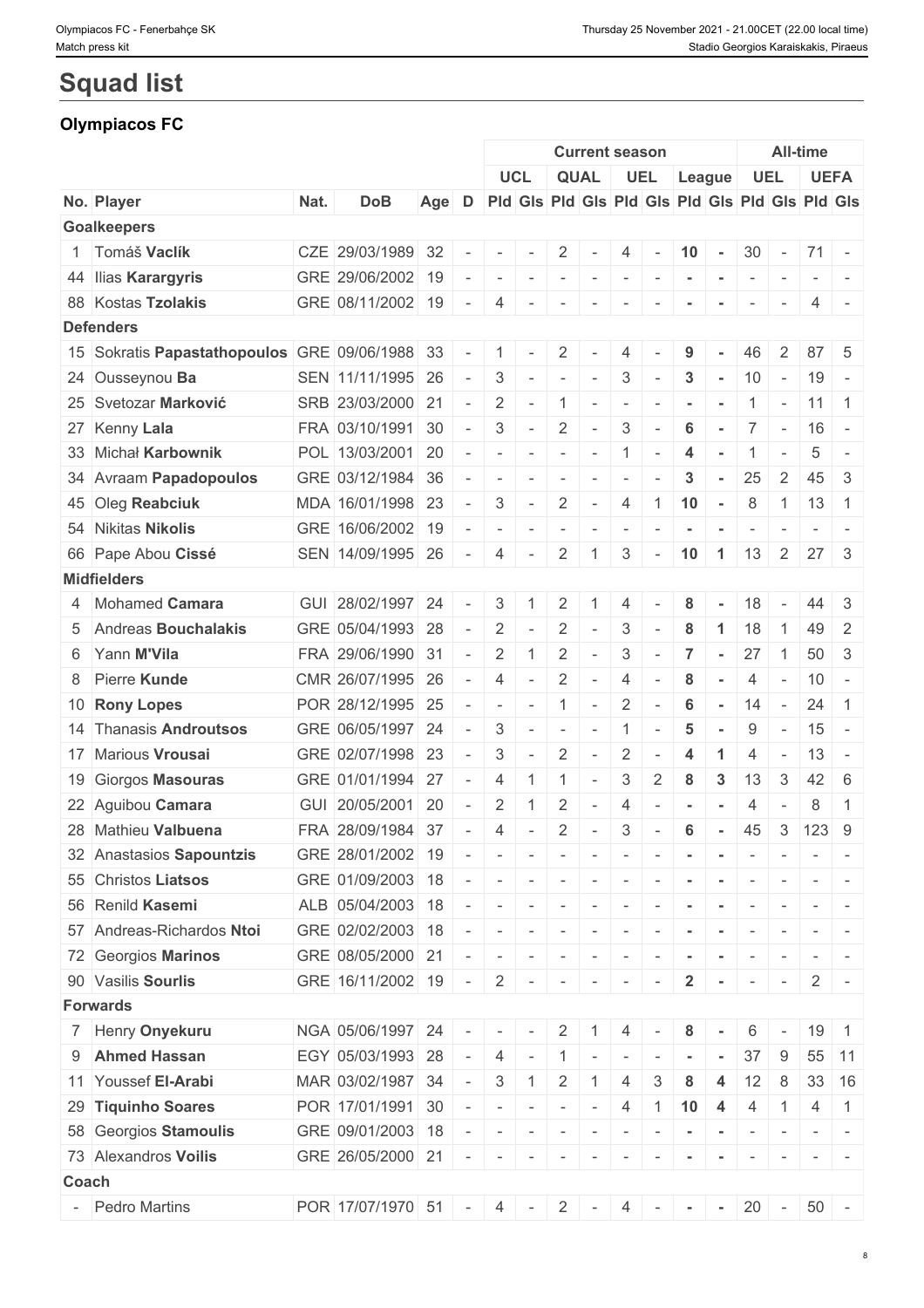# **Fenerbahçe SK**

|                             |      |                                             |       |        |                |                                         |                          | <b>Current season</b>    |                      |                      |                          |                          | <b>All-time</b>  |                          |
|-----------------------------|------|---------------------------------------------|-------|--------|----------------|-----------------------------------------|--------------------------|--------------------------|----------------------|----------------------|--------------------------|--------------------------|------------------|--------------------------|
|                             |      |                                             |       |        |                | <b>QUAL</b>                             |                          |                          |                      | UEL League           |                          | <b>UEL</b>               |                  | <b>UEFA</b>              |
| No. Player                  | Nat. | <b>DoB</b>                                  | Age D |        |                | Pid Gis Pid Gis Pid Gis Pid Gis Pid Gis |                          |                          |                      |                      |                          |                          |                  |                          |
| <b>Goalkeepers</b>          |      |                                             |       |        |                |                                         |                          |                          |                      |                      |                          |                          |                  |                          |
| 1 Altay Bayındır            |      | TUR 14/04/1998 23                           |       |        | 2              | $\sim$                                  | 3                        | $\sim$                   | 10                   | $\sim$               | 3                        | $\equiv$                 | 5                |                          |
| 35 Berke Özer               |      | TUR 25/05/2000 21                           |       |        |                | $   1$                                  |                          | $\sim$                   | $\overline{4}$       |                      | $-11 -$                  |                          |                  | $1 -$                    |
| 54 Ertuğrul Çetin           |      | TUR 21/04/2003 18                           |       |        | $\sim$         | $\overline{\phantom{a}}$                | $\sim$                   | $\sim$                   |                      |                      | $\overline{\phantom{a}}$ |                          |                  |                          |
| 59 Bartu Kulbilge           |      | TUR 21/06/2003 18                           |       | $\sim$ | $\sim$         |                                         | $\overline{\phantom{a}}$ |                          |                      |                      |                          |                          |                  |                          |
| <b>Defenders</b>            |      |                                             |       |        |                |                                         |                          |                          |                      |                      |                          |                          |                  |                          |
| 3 Minjae Kim                |      | KOR 15/11/1996 25                           |       |        | $ -$           | $\sim$                                  | 4                        | $\sim$                   | 11                   | $\sim$               | 4                        |                          |                  |                          |
| 4 Serdar Aziz               |      | TUR 23/10/1990 31                           |       | $-1$   | 1              |                                         | $-1$                     | $\sim$                   | 8                    | $\sim$               |                          | $1$ -                    | 14 1             |                          |
| 22 Ruhan Arda Aksoy         |      | TUR 31/03/2003 18                           |       | $\sim$ | $\sim$         | $\overline{\phantom{a}}$                | $\sim$                   |                          |                      |                      |                          |                          |                  |                          |
| 30 Sangaré                  |      | TUR 30/05/1994 27                           |       |        | 2              | $\sim$                                  | $\overline{2}$           |                          | $\overline{7}$       |                      | $\overline{2}$           | $\overline{\phantom{a}}$ | $\overline{4}$   | $\sim$                   |
| 32 Marcel Tisserand         |      | CGO 10/01/1993 28                           |       | $\sim$ | 2              | $\sim$                                  | $\overline{2}$           | $\overline{\phantom{a}}$ | 9                    |                      | 9                        | $\sim$                   | $11 -$           |                          |
| 37 Filip Novák              |      | CZE 26/06/1990 31                           |       |        | $\overline{1}$ | $\sim$                                  | 3                        | $\sim$                   | 10                   | $\overline{1}$       | 14                       | $\mathbf{1}$             |                  | $39 \mid 5$              |
| 41 Attila Szalai            |      | HUN 20/01/1998 23                           |       | $\sim$ | $\overline{2}$ | $\sim$                                  | $\overline{4}$           | $\sim$                   | 12                   | $\sim$               |                          | $4 -$                    |                  | $16 \mid 3$              |
| <b>Midfielders</b>          |      |                                             |       |        |                |                                         |                          |                          |                      |                      |                          |                          |                  |                          |
| 5 José Sosa                 |      | ARG 19/06/1985 36                           |       |        | 2              |                                         | $\overline{2}$           |                          | 6                    |                      | 44                       | 3                        | 65               | $\overline{4}$           |
| 6 Max Meyer                 |      | GER 18/09/1995 26                           |       |        | $\sim$         | $\sim$                                  | 3                        |                          | 3                    |                      | 19                       | 3                        | 37 <sup>2</sup>  | 4                        |
| 8 Mert Hakan Yandaş         |      | TUR 19/08/1994 27                           |       |        | $\overline{1}$ | $\sim$                                  | $\mathbf{3}$             |                          | 8                    | $\sim$               | 3                        | $\overline{1}$           | $\overline{4}$   | $\overline{1}$           |
| 9 Diego Rossi               |      | ITA 05/03/1998 23                           |       |        | $\sim$         | $\sim$                                  | $\overline{4}$           |                          | 9                    | $\overline{2}$       |                          |                          | 4                | $\overline{\phantom{a}}$ |
| 10 Mesut Özil               |      | GER 15/10/1988 33                           |       |        | 2              |                                         | $\overline{2}$           | -1                       | 10                   | $\overline{4}$       | 40                       | 3                        | 114 15           |                          |
| 14 Dimitris Pelkas          |      | GRE 26/10/1993 28                           |       |        | $\sim$         | $\sim$                                  | 4                        |                          | $\overline{7}$       | $\sim$               | 18                       | $\overline{\mathbf{2}}$  |                  | 43 8                     |
| 16 Ferdi Kadioglu           |      | NED 07/10/1999 22                           |       |        | 2              | $\sim$                                  | 4                        | $\sim$                   | 12                   | $\overline{2}$       | $\overline{4}$           | $\sim$                   | 6                |                          |
| 17 <b>Irfan Can Kahveci</b> |      | TUR 15/07/1995 26                           |       | $\sim$ | $\overline{1}$ | $\sim$                                  | $\overline{1}$           |                          | $\overline{5}$       | $\blacktriangleleft$ | 14                       | 2                        | 24               | -5                       |
| 20 Luiz Gustavo             |      | BRA 23/07/1987 34                           |       |        | 2              | $\sim$                                  | 3                        | $\sim$                   | 11                   | $\mathbf{1}$         | 35                       | $\overline{2}$           |                  | $72$ 2                   |
| 25 Arda Güler               |      | TUR 25/02/2005 16                           |       |        | 2              | $\sim$                                  | $\overline{\phantom{a}}$ | $\overline{\phantom{a}}$ | $\blacktriangleleft$ | $\sim$               | $\sim$                   | $\sim$                   | 2                | $\overline{\phantom{a}}$ |
| 26 Miha Zajc                |      | SVN 01/07/1994 27                           |       |        | 2              | $\sim$                                  | $\mathbf{3}$             | $\sim$                   | $9$                  | $\overline{2}$       | 3                        | $\sim$                   | $\boldsymbol{9}$ | $\overline{1}$           |
|                             |      |                                             |       |        |                |                                         |                          |                          |                      |                      |                          |                          |                  |                          |
| 80 Fatih Şanlıtürk          |      | TUR 01/01/2003 18 - 1 1 1 - - - 1 - 1 - 2 1 |       |        |                |                                         |                          |                          |                      |                      |                          |                          |                  |                          |
| <b>Forwards</b>             |      |                                             |       |        |                |                                         |                          |                          |                      |                      |                          |                          |                  |                          |
| 11 Mërgim Berisha           |      | GER 11/05/1998 23                           |       |        |                |                                         | 4                        |                          |                      |                      |                          |                          |                  | $16 \mid 6$              |
| 13 Enner Valencia           |      | ECU 04/11/1989 32                           |       |        | $\overline{1}$ | 3                                       | 3                        | 2                        | 10                   | $\overline{2}$       | 3                        | 2                        | 9                | 6                        |
| 21 Bright Osayi-Samuel      |      | NGA 31/12/1997 23                           |       | $\sim$ | 2              | $\sim$                                  | $\overline{4}$           |                          |                      | $-$ 10 1             |                          | $4$ -                    | 6                | $\sim$                   |
| 23 Muhammed Gümüşkaya       |      | TUR 01/01/2001 20                           |       | $\sim$ | 2              | 1                                       | $\overline{2}$           | $\sim$                   | 8                    | $\sim$               |                          | $2$ -                    |                  | $4 \mid 1$               |
| 99 Arda Okan Kurtulan       |      | TUR 19/11/2002 19                           |       | $\sim$ | $\sim$         | $\sim$                                  | $\sim$                   |                          |                      |                      |                          |                          |                  |                          |
| <b>Coach</b>                |      |                                             |       |        |                |                                         |                          |                          |                      |                      |                          |                          |                  |                          |
| - Vítor Pereira             |      | POR 26/07/1968 53                           |       |        |                | $-2$ $-4$ $  16$ $-22$ $-$              |                          |                          |                      |                      |                          |                          |                  |                          |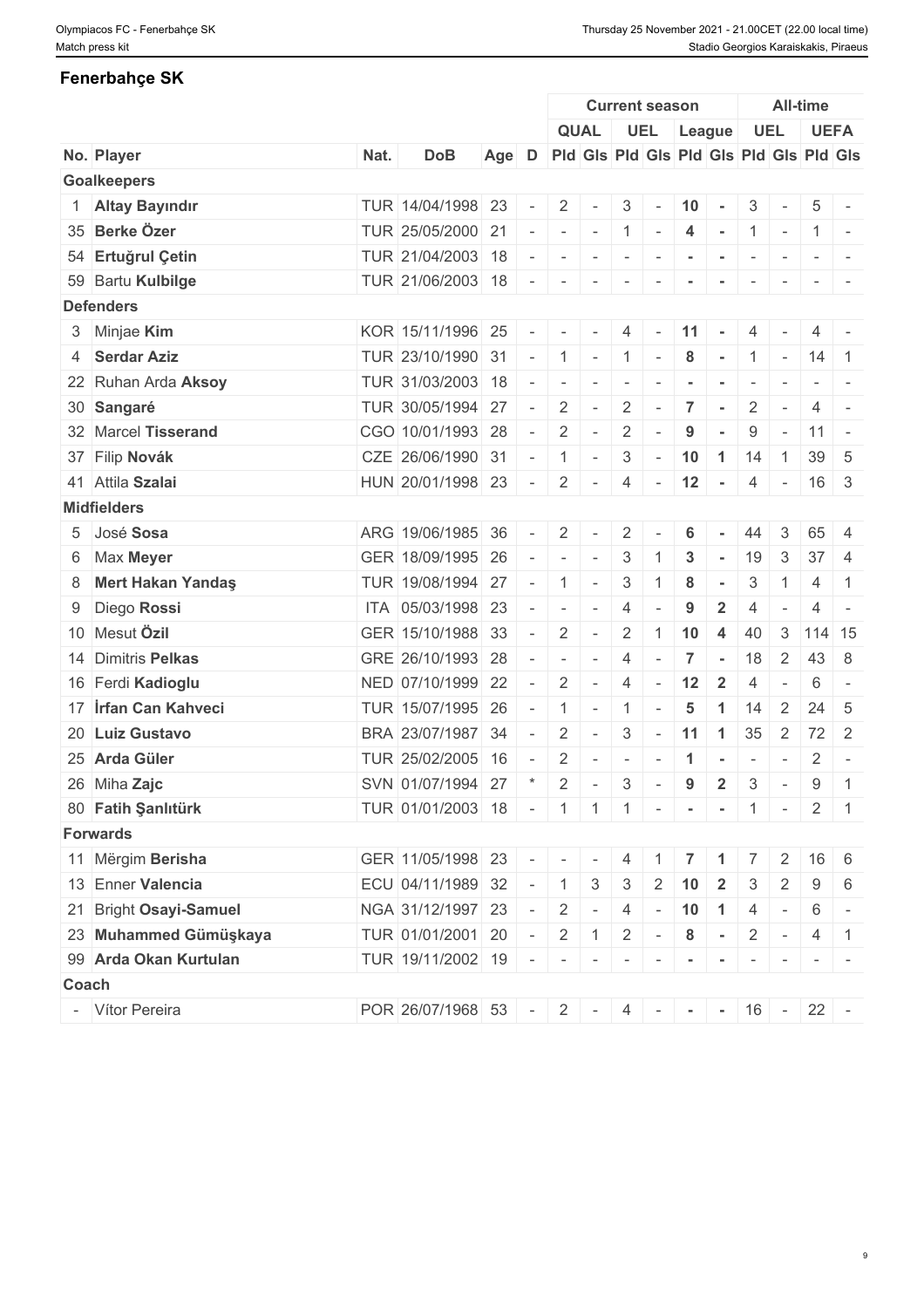# **Fixtures and results**

# **Olympiacos FC**

| <b>Date</b>       | <b>Competition Opponent</b> |                          | <b>Result</b> |         | <b>Goalscorers</b>                                |
|-------------------|-----------------------------|--------------------------|---------------|---------|---------------------------------------------------|
| 21/07/2021        | <b>UCL</b>                  | Neftçi PFK (H)           | W             |         | 1-0 Camara 29                                     |
| 28/07/2021 UCL    |                             | Neftçi PFK (A)           | W             |         | 1-0 Masouras 15                                   |
| 03/08/2021 UCL    |                             | PFC Ludogorets 1945 (H)  | D             |         | 1-1 Camara 87                                     |
| 10/08/2021 UCL    |                             | PFC Ludogorets 1945 (A)  | D<br>4 pens)  |         | 2-2 (aet, 1- M'Vila 31, El-Arabi 68 (P)           |
| 19/08/2021 UEL    |                             | ŠK Slovan Bratislava (H) | W             |         | 3-0 Camara 37, Cissé 52, Bozhikov 68 (og)         |
| 26/08/2021 UEL    |                             | ŠK Slovan Bratislava (A) | D             |         | 2-2 El-Arabi 33, Onyekuru 54                      |
| 12/09/2021 League |                             | Atromitos FC (H)         | D             | $0-0$   |                                                   |
| 16/09/2021 UEL    |                             | Royal Antwerp FC (H)     | W             |         | 2-1 El-Arabi 52, Reabciuk 87                      |
| 19/09/2021 League |                             | PAS Lamia (A)            | W             |         | 2-1 Cissé 12, Bouchalakis 32                      |
| 22/09/2021 League |                             | Apollon Smyrnis FC (H)   | W             | $4 - 1$ | Masouras 8, Tiquinho Soares 47, 72, Vrousai<br>87 |
| 26/09/2021        | League                      | Asteras Tripolis FC (A)  | W             |         | 2-0 Tiquinho Soares 7, Papadopoulos 23 (og)       |
| 30/09/2021 UEL    |                             | Fenerbahçe SK (A)        | W             |         | 3-0 Tiquinho Soares 6, Masouras 63, 68            |
| 03/10/2021 League |                             | Panathinaikos FC (H)     | D             | $0-0$   |                                                   |
| 17/10/2021 League |                             | PAS Giannina FC (A)      | W             |         | 2-1 Camara 17, El-Arabi 84                        |
| 21/10/2021 UEL    |                             | Eintracht Frankfurt (A)  | L.            |         | 1-3 El-Arabi 30 (P)                               |
| 24/10/2021 League |                             | PAOK FC (H)              | W             |         | 2-1 Camara 21, Masouras 31                        |
| 30/10/2021 League |                             | Panetolikos GFS (A)      | W             |         | 2-1 Tiquinho Soares 13, El-Arabi 69 (P)           |
| 04/11/2021 UEL    |                             | Eintracht Frankfurt (H)  | L.            |         | 1-2 El-Arabi 12                                   |
| 07/11/2021 League |                             | Ionikos FC (H)           | W             |         | 1-0 Masouras 17                                   |
| 21/11/2021        | League                      | AEK Athens FC (A)        | W             |         | 3-2 Camara 1, El-Arabi 34, 70                     |
| 25/11/2021 UEL    |                             | Fenerbahçe SK (H)        |               |         |                                                   |
| 28/11/2021 League |                             | Volos NFC (H)            |               |         |                                                   |
| 04/12/2021        | League                      | OFI Crete FC (A)         |               |         |                                                   |
| 09/12/2021 UEL    |                             | Royal Antwerp FC (A)     |               |         |                                                   |
| 12/12/2021 League |                             | Aris Thessaloniki FC (H) |               |         |                                                   |
| 15/12/2021 League |                             | Atromitos FC (A)         |               |         |                                                   |
| 19/12/2021 League |                             | PAS Lamia (H)            |               |         |                                                   |
| 05/01/2022 League |                             | Apollon Smyrnis FC (A)   |               |         |                                                   |
| 08/01/2022 League |                             | Panathinaikos FC (A)     |               |         |                                                   |
| 09/01/2022 League |                             | Asteras Tripolis FC (H)  |               |         |                                                   |
| 15/01/2022 League |                             | PAS Giannina FC (H)      |               |         |                                                   |
| 22/01/2022 League |                             | PAOK FC (A)              |               |         |                                                   |
| 29/01/2022 League |                             | Panetolikos GFS (H)      |               |         |                                                   |
| 05/02/2022 League |                             | Ionikos FC (A)           |               |         |                                                   |
| 12/02/2022 League |                             | AEK Athens FC (H)        |               |         |                                                   |
| 19/02/2022 League |                             | Volos NFC (A)            |               |         |                                                   |
| 26/02/2022 League |                             | OFI Crete FC (H)         |               |         |                                                   |
| 05/03/2022 League |                             | Aris Thessaloniki FC (A) |               |         |                                                   |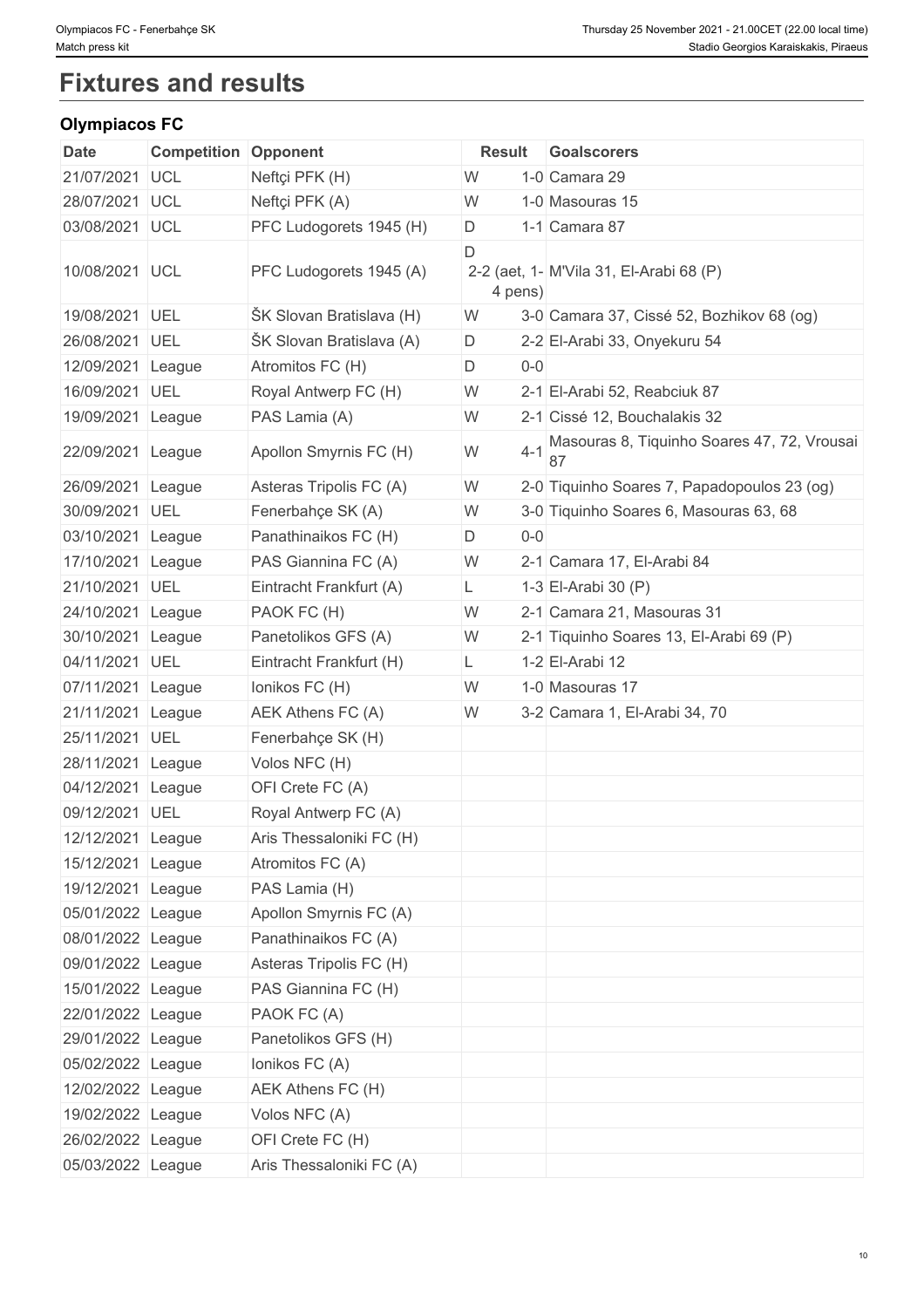| Pos. Clubs             | P W |                                  | D |  | L GF GA Pts                                       |             |
|------------------------|-----|----------------------------------|---|--|---------------------------------------------------|-------------|
| 1 Olympiacos FC        |     | $10 \quad 8 \quad 2$             |   |  | $0$ 18 7 26                                       |             |
| 2 AEK Athens FC        |     |                                  |   |  | $10 \mid 6 \mid 2 \mid 2 \mid 22 \mid 13 \mid 20$ |             |
| 3 PAOK FC              |     | $10 \ 6 \ 1$                     |   |  | $3 \mid 20 \mid 13 \mid 19$                       |             |
| 4 PAS Giannina FC      |     | $10 \quad 4 \quad 4$             |   |  | 2 14 6 16                                         |             |
| 5 OFI Crete FC         |     | $10 \mid 3 \mid 6$               |   |  | $11 \t8 \t15$                                     |             |
| 6 Panathinaikos FC     |     |                                  |   |  | $10 \mid 4 \mid 2 \mid 4 \mid 18 \mid 10 \mid 14$ |             |
| 7 Volos NFC            |     |                                  |   |  | $10 \mid 4 \mid 2 \mid 4 \mid 18 \mid 20 \mid 14$ |             |
| 8 Aris Thessaloniki FC |     |                                  |   |  | $10 \mid 5 \mid 2 \mid 3 \mid 13 \mid 11 \mid 11$ |             |
| 9 Asteras Tripolis FC  |     | $10 \mid 2 \mid 4 \mid 4 \mid 6$ |   |  |                                                   | $9 \mid 10$ |
| 10 Ionikos FC          |     | $10 \quad 2 \quad 4$             |   |  | $4 \mid 7 \mid 12 \mid 10$                        |             |
| 11 PAS Lamia           |     | $10 \mid 2 \mid 3 \mid$          |   |  | $5 \mid 10 \mid 14 \mid 9$                        |             |
| 12 Panetolikos GFS     |     |                                  |   |  | $10 \mid 2 \mid 2 \mid 6 \mid 10 \mid 20 \mid 8$  |             |
| 13 Atromitos FC        |     | $10 \mid 1 \mid 3 \mid 6$        |   |  | 18 6                                              |             |
| 14 Apollon Smyrnis FC  | 10  |                                  |   |  | $19 \mid 6$                                       |             |

# **Fenerbahçe SK**

| <b>Date</b>       | <b>Competition Opponent</b> |                                   | <b>Result</b> |         | Goalscorers                                                        |
|-------------------|-----------------------------|-----------------------------------|---------------|---------|--------------------------------------------------------------------|
| 15/08/2021        | League                      | Adana Demirspor (A)               | W             |         | 1-0 Özil 46                                                        |
| 19/08/2021        | UEL                         | HJK Helsinki (H)                  | W             |         | 1-0 Muhammed Gümüşkaya 65                                          |
| 22/08/2021        | League                      | Antalyaspor (H)                   | W             |         | 2-0 Zajc 89, E. Valencia 90+2                                      |
| 26/08/2021 UEL    |                             | HJK Helsinki (A)                  | W             | $5 - 2$ | E. Valencia 11, 14, 52, Fatih Şanlıtürk 90+2,<br>Peltola 90+4 (og) |
| 29/08/2021        | League                      | Altay SK (A)                      | W             |         | 2-0 Kadioglu 51, E. Valencia 55                                    |
| 12/09/2021        | League                      | Sivasspor (H)                     | D             |         | 1-1 Osayi-Samuel 23                                                |
| 16/09/2021        | UEL                         | Eintracht Frankfurt (A)           | D             |         | 1-1 Özil 10                                                        |
| 19/09/2021 League |                             | İstanbul Başakşehir (A)           | L.            | $0 - 2$ |                                                                    |
| 23/09/2021        | League                      | Giresunspor (H)                   | W             |         | 2-1 Kadioglu 2, Özil 64                                            |
| 26/09/2021        | League                      | Hatayspor (A)                     | W             |         | 2-1 Rossi 17, Novák 29                                             |
| 30/09/2021        | UEL                         | Olympiacos FC (H)                 | L             | $0 - 3$ |                                                                    |
| 03/10/2021 League |                             | Kasımpaşa SK (H)                  | W             |         | 2-1 Berisha 16, Luiz Gustavo 45+5                                  |
| 17/10/2021 League |                             | Trabzonspor AŞ (A)                | L             |         | 1-3 Rossi 3                                                        |
| 21/10/2021 UEL    |                             | Royal Antwerp FC (H)              | D             |         | 2-2 E. Valencia 21, 45 (P)                                         |
| 24/10/2021 League |                             | Alanyaspor (H)                    | L.            |         | 1-2 Serdar Dursun 80                                               |
| 30/10/2021        | League                      | Konyaspor (A)                     | L             |         | 1-2 Irfan Can Kahveci 84                                           |
| 04/11/2021 UEL    |                             | Royal Antwerp FC (A)              | W             |         | 3-0 Mert Hakan Yandaş 8, Meyer 16, Berisha 29                      |
| 07/11/2021        | League                      | Kayserispor (H)                   | D             |         | 2-2 Zajc 85, Özil 90+9 (P)                                         |
| 21/11/2021        | League                      | Galatasaray AŞ (A)                | W             |         | 2-1 Özil 31, Crespo da Silva 90+4                                  |
| 25/11/2021 UEL    |                             | Olympiacos FC (A)                 |               |         |                                                                    |
| 29/11/2021        | League                      | Göztepe Izmir (A)                 |               |         |                                                                    |
| 05/12/2021 League |                             | Rizespor (H)                      |               |         |                                                                    |
| 09/12/2021 UEL    |                             | Eintracht Frankfurt (H)           |               |         |                                                                    |
| 13/12/2021 League |                             | Gaziantep Futbol Kulübü AŞ<br>(A) |               |         |                                                                    |
| 19/12/2021        | League                      | Beşiktaş JK (H)                   |               |         |                                                                    |
| 22/12/2021        | League                      | Fatih Karagümrükspor AŞ (A)       |               |         |                                                                    |
| 26/12/2021 League |                             | Yeni Malatyaspor (H)              |               |         |                                                                    |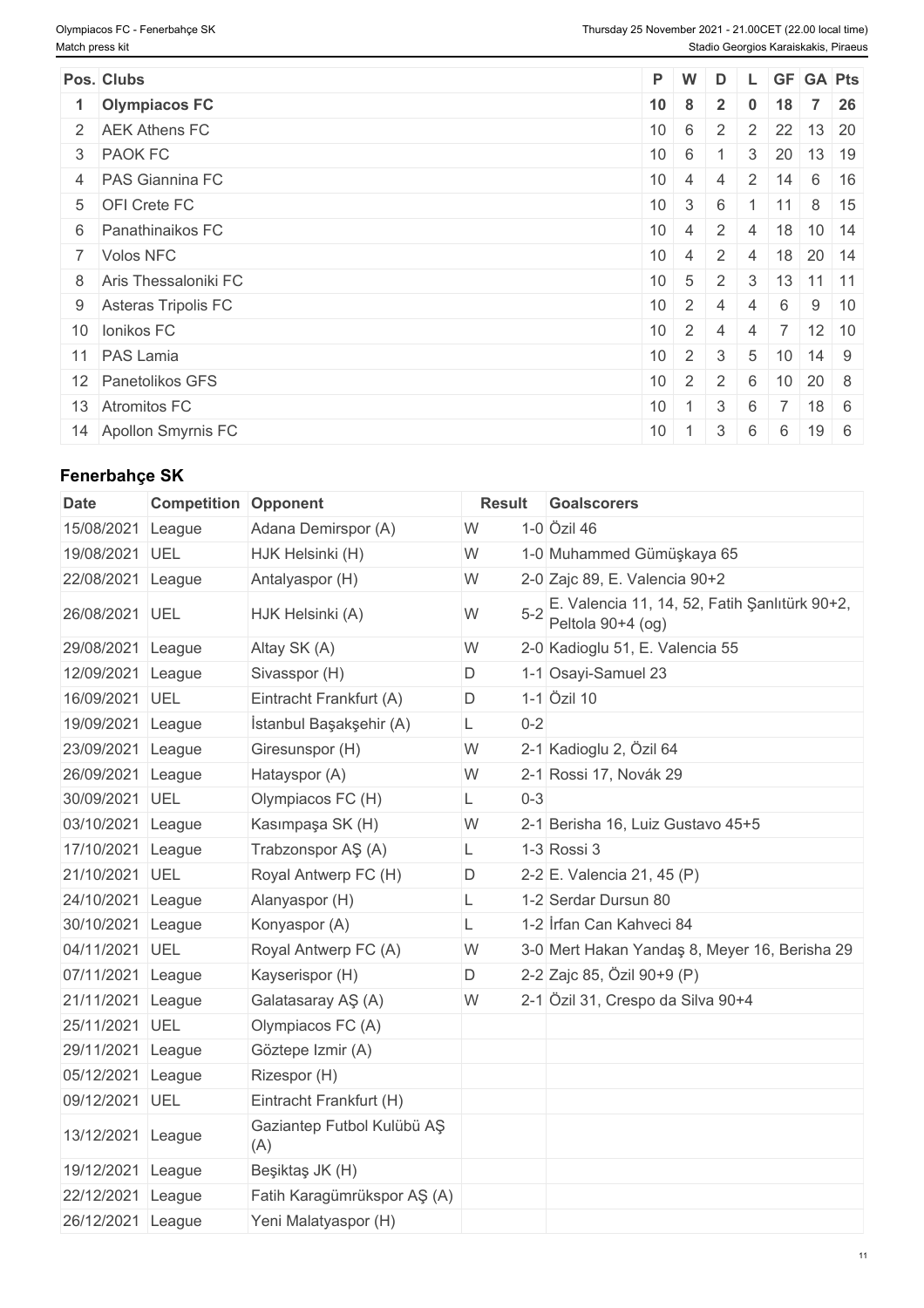# **Fenerbahçe SK**

| 09/01/2022 League | Adana Demirspor (H)               |
|-------------------|-----------------------------------|
| 16/01/2022 League | Antalyaspor (A)                   |
| 19/01/2022 League | Altay SK (H)                      |
| 23/01/2022 League | Sivasspor (A)                     |
| 06/02/2022 League | İstanbul Başakşehir (H)           |
| 13/02/2022 League | Giresunspor (A)                   |
| 20/02/2022 League | Hatayspor (H)                     |
| 27/02/2022 League | Kasımpaşa SK (A)                  |
| 06/03/2022 League | Trabzonspor AŞ (H)                |
| 13/03/2022 League | Alanyaspor (A)                    |
| 20/03/2022 League | Konyaspor (H)                     |
| 03/04/2022 League | Kayserispor (A)                   |
| 10/04/2022 League | Galatasaray AŞ (H)                |
| 17/04/2022 League | Göztepe Izmir (H)                 |
| 24/04/2022 League | Rizespor (A)                      |
| 01/05/2022 League | Gaziantep Futbol Kulübü AŞ<br>(H) |
| 08/05/2022 League | Beşiktaş JK (A)                   |
| 15/05/2022 League | Fatih Karagümrükspor AŞ (H)       |
| 22/05/2022 League | Yeni Malatyaspor (A)              |
|                   |                                   |

| Pos. Clubs                    | W<br>D<br><b>GF</b> GA Pts<br>P<br>∵L.                                        |                                   |
|-------------------------------|-------------------------------------------------------------------------------|-----------------------------------|
| 1 Trabzonspor AŞ              | 13<br>10<br>$\mathbf{3}$<br>27<br>$\mathbf 0$                                 | $11 \ 33$                         |
| 2 Hatayspor                   | 13<br>8<br>2<br>23<br>$\mathbf{3}$                                            | 10 26                             |
| 3 Konyaspor                   | 13<br>$\overline{7}$<br>21<br>5                                               | $10 \mid 26$                      |
| 4 Alanyaspor                  | $13 \mid 7 \mid$<br>20<br>3<br>3                                              | 19 24                             |
| 5 Fenerbahçe SK               | 19 16 23<br>13<br>$\overline{7}$<br>$\overline{2}$<br>$\overline{\mathbf{4}}$ |                                   |
| 6 Fatih Karagümrükspor AŞ     | 13<br>6<br>21<br>$\overline{4}$<br>3                                          | $16 \overline{\smash{\big)}\ 22}$ |
| 7 İstanbul Başakşehir         | 13<br>$7^{\circ}$<br>20 16 21<br>$\overline{0}$<br>6                          |                                   |
| 8 Galatasaray AŞ              | 13<br>$6\phantom{.}6$<br>$\mathbf{3}$<br>$19$ 17 21<br>$\overline{4}$         |                                   |
| 9 Beşiktaş JK                 | 13<br>6<br>2<br>$5 \mid 21$                                                   | 17 20                             |
| 10 Adana Demirspor            | 13<br>$5\phantom{.0}$<br>20<br>$\overline{4}$<br>4                            | 18 19                             |
| 11 Altay SK                   | $18$ 21 16<br>13<br>$5\phantom{.0}$<br>$\overline{7}$                         |                                   |
| 12 Kayserispor                | 13<br>$18$ 21 16<br>5<br>$\overline{4}$<br>4                                  |                                   |
| 13 Antalyaspor                | 13<br>3<br>$15$ 20 15<br>$\overline{4}$<br>6                                  |                                   |
| 14 Gaziantep Futbol Kulübü AŞ | 13<br>$14$ 19 15<br>$\mathbf{3}$<br>6<br>4                                    |                                   |
| 15 Sivasspor                  | 13<br>$\overline{2}$<br>$\overline{7}$<br>16<br>$\overline{4}$                | 15 13                             |
| 16 Giresunspor                | 13<br>$\mathbf{3}$<br>6<br>8<br>$\Delta$                                      | $12$ 13                           |
| 17 Yeni Malatyaspor           | 13<br>$12$ 23 12<br>$\overline{4}$<br>$\overline{0}$<br>9                     |                                   |
| 18 Göztepe Izmir              | 13<br>$\overline{2}$<br>$12$ 19 10<br>$\overline{7}$<br>$\overline{4}$        |                                   |
| 19 Kasımpaşa SK               | 13<br>$13$ 21 9<br>$\overline{2}$<br>3<br>8                                   |                                   |
| 20 Rizespor                   | 11011277<br>13<br>$\overline{2}$                                              |                                   |
|                               |                                                                               |                                   |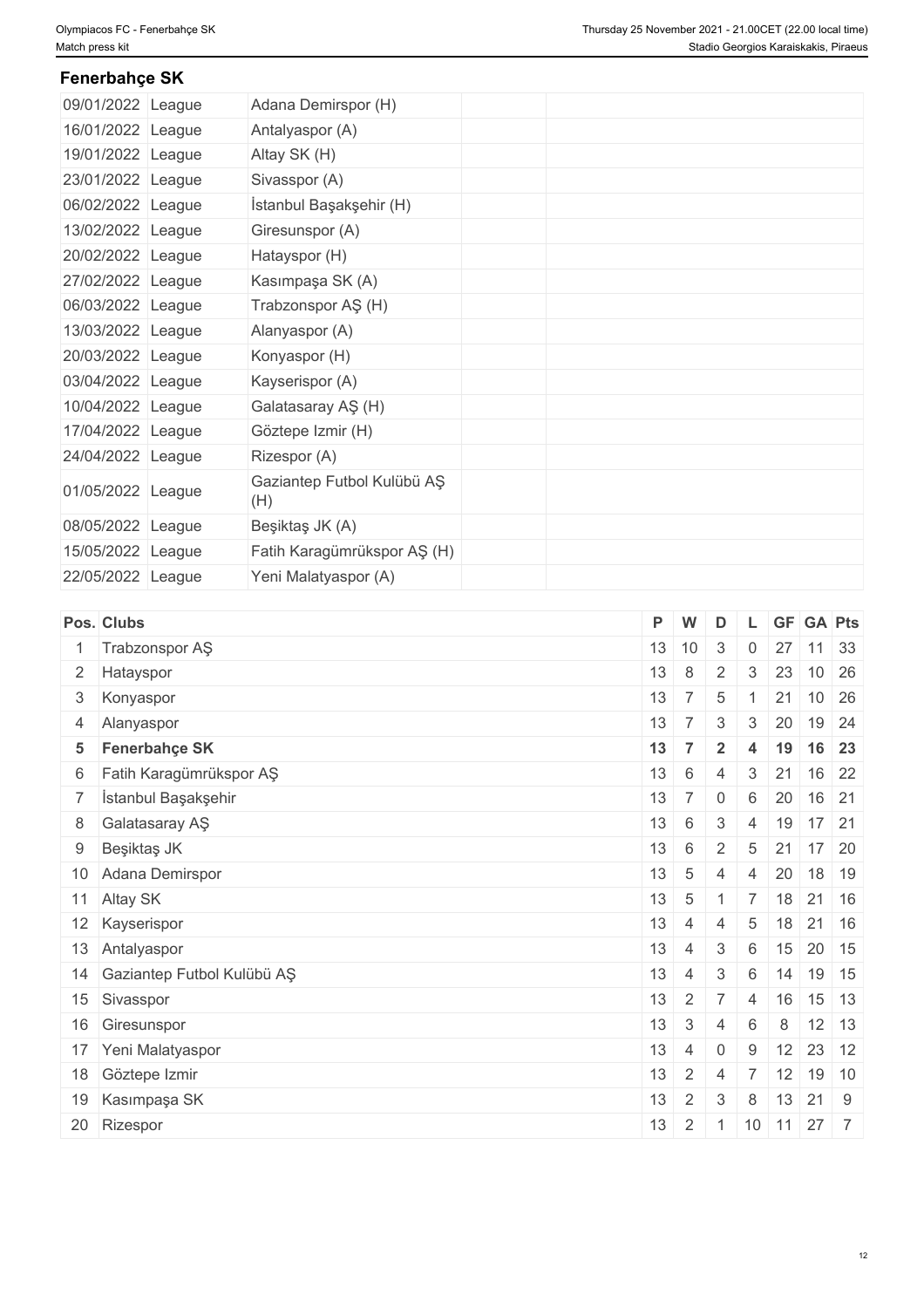# **Match-by-match lineups**

# **Olympiacos FC**

# **UEFA Champions League - Second qualifying round**

# (21/07/2021)

**Olympiacos FC 1-0 Neftçi PFK Goals:** 1-0 Camara 29 **Olympiacos FC:** Tzolakis, Rúben Semedo, Camara, Bouchalakis (18 Valbuena), Ahmed Hassan (79 Camara), Androutsos, Kunde (69 Sourlis), Masouras, Marković (79 Vrousai), Reabciuk, Randjelović (46 Cissé)

# (28/07/2021)

**Neftçi PFK 0-1 Olympiacos FC** (agg: 0-2) **Goals:** 0-1 Masouras 15 **Olympiacos FC:** Tzolakis, Rúben Semedo, Ahmed Hassan (86 El-Arabi), Kunde, Masouras, Ba, Marković, Lala, Valbuena (76 Randjelović), Cissé, Sourlis (82 Vrousai)

# **Third qualifying round**

(03/08/2021)

# **Olympiacos FC 1-1 PFC Ludogorets 1945**

**Goals:** 0-1 Despodov 50, 1-1 Camara 87

**Olympiacos FC:** Tzolakis, Rúben Semedo, Camara, Ahmed Hassan, Kunde (46 M'Vila), Masouras, Ba, Lala (62 Androutsos), Valbuena (72 Camara), Reabciuk, Cissé (53 El-Arabi)

# (10/08/2021)

**PFC Ludogorets 1945 2-2 Olympiacos FC** (agg: 3-3 , 4-1 P)

**Goals:** 0-1 M'Vila 31, 1-1 Rúben Semedo 49 (og) , 2-1 Sotiriou 57 (P) , 2-2 El-Arabi 68 (P)

**Penalties:** Sotiriou 1-0 , Valbuena 1-0 (missed) , Santana 2-0 , Ahmed Hassan 2-0 (missed) , Verdon 3-0 , Lala 3-1 , Cicinho 4-1

**Olympiacos FC:** Tzolakis, Rúben Semedo, Camara, Bouchalakis (54 Papastathopoulos), M'Vila (91 Kunde), El-Arabi (106 Ahmed Hassan), Androutsos (119 Lala), Vrousai (65 Valbuena), Masouras (88 Cissé), Ba, Reabciuk

# **UEFA Europa League - Play-off**

(19/08/2021)

# **Olympiacos FC 3-0 ŠK Slovan Bratislava**

**Goals:** 1-0 Camara 37, 2-0 Cissé 52, 3-0 Bozhikov 68 (og) **Olympiacos FC:** Vaclík, Camara (80 Kunde), M'Vila, El-Arabi, Papastathopoulos, Masouras (87 Vrousai), Camara (80 Bouchalakis), Lala, Valbuena (74 Onyekuru), Reabciuk, Cissé (75 Marković)

# (26/08/2021)

**SK Slovan Bratislava 2-2 Olympiacos FC** (agg: 2-5)

**Goals:** 0-1 El-Arabi 33, 1-1 Henty 41, 1-2 Onyekuru 54, 2-2 Green 62

**Olympiacos FC:** Vaclík, Camara (36 Bouchalakis), M'Vila (72 Kunde), Onyekuru (72 Ahmed Hassan), El-Arabi (72 Vrousai), Papastathopoulos, Camara, Lala, Valbuena (60 Rony Lopes), Reabciuk, Cissé

# **Group stage**

# **Group D**

| Club                 |  |  | $PId \mid W \mid D \mid L \mid GF \mid GA \mid Pts \mid$ |  |
|----------------------|--|--|----------------------------------------------------------|--|
| Eintracht Frankfurt  |  |  | 4 3 1 0 7 3 10                                           |  |
| <b>Olympiacos FC</b> |  |  | 4 2 0 2 7 6 6                                            |  |
| <b>Fenerbahce SK</b> |  |  | $4$ 1 2 1 6 6 5                                          |  |
| Royal Antwerp FC     |  |  | 4 0 1 3 3 8 1                                            |  |

# **Matchday 1** (16/09/2021)

**Olympiacos FC 2-1 Royal Antwerp FC Goals:** 1-0 El-Arabi 52, 1-1 Samatta 74, 2-1 Reabciuk 87 **Olympiacos FC:** Vaclík, Camara (81 Kunde), Bouchalakis, M'Vila (76 Valbuena), Onyekuru (81 Tiquinho Soares), El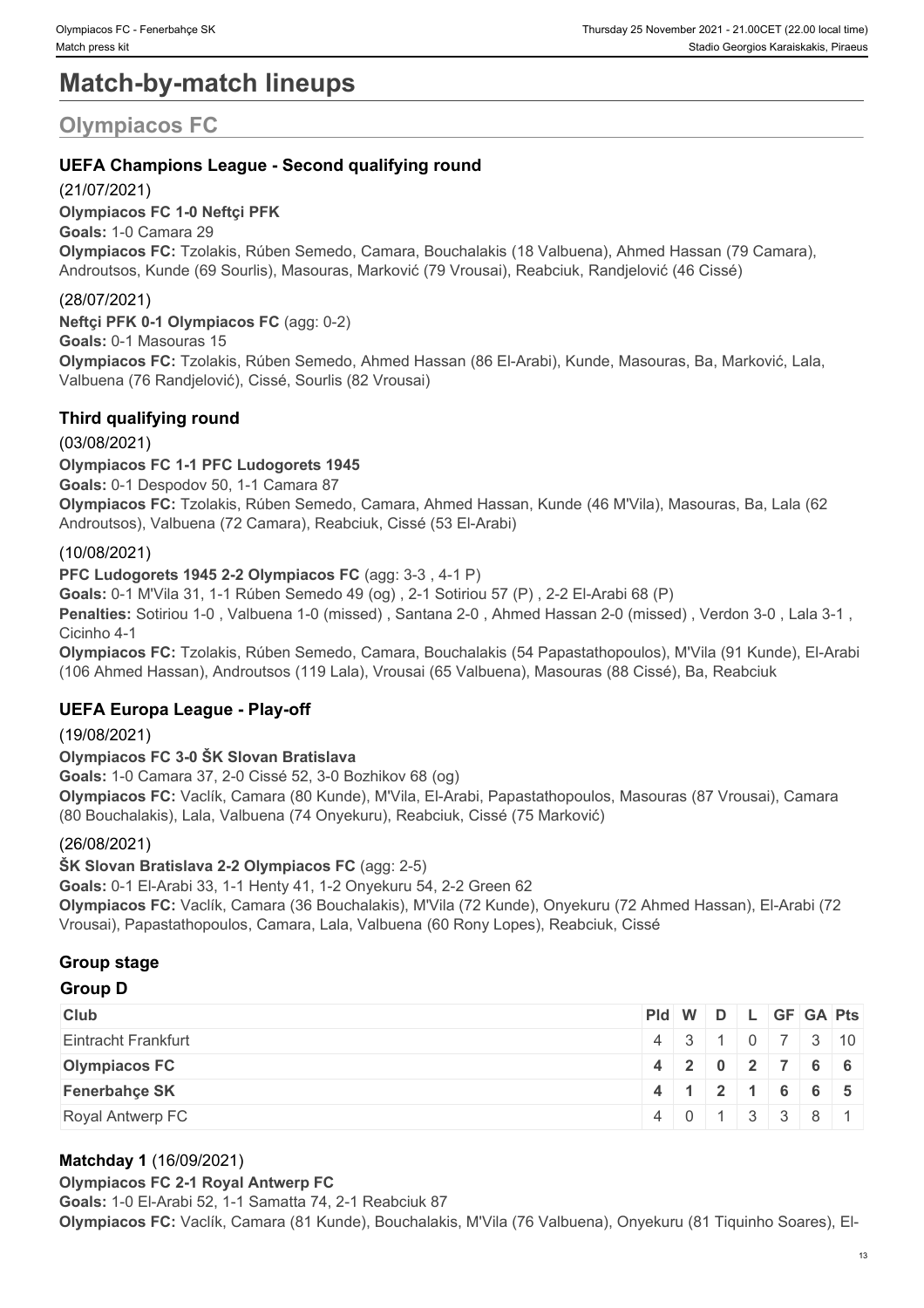Arabi (88 Ba), Papastathopoulos, Camara (81 Vrousai), Karbownik, Reabciuk, Cissé

# **Matchday 2** (30/09/2021)

#### **Fenerbahçe SK 0-3 Olympiacos FC**

**Goals:** 0-1 Tiquinho Soares 6, 0-2 Masouras 63, 0-3 Masouras 68 **Olympiacos FC:** Vaclík, Camara (89 Vrousai), Bouchalakis, Onyekuru (63 Kunde), Papastathopoulos, Masouras (89 Valbuena), Camara, Ba (46 Lala), Tiquinho Soares (86 El-Arabi), Reabciuk, Cissé

# **Matchday 3** (21/10/2021)

#### **Eintracht Frankfurt 3-1 Olympiacos FC**

**Goals:** 1-0 Borré 26 (P) , 1-1 El-Arabi 30 (P) , 2-1 Touré 45+3, 3-1 Kamada 59 **Olympiacos FC:** Vaclík, Camara (65 Kunde), Bouchalakis, M'Vila (60 Onyekuru), El-Arabi (65 Tiquinho Soares), Papastathopoulos, Masouras (77 Rony Lopes), Camara, Lala (77 Androutsos), Reabciuk, Cissé

### **Matchday 4** (04/11/2021)

#### **Olympiacos FC 1-2 Eintracht Frankfurt**

**Goals:** 1-0 El-Arabi 12, 1-1 Kamada 17, 1-2 Hauge 90+2 **Olympiacos FC:** Vaclík, Camara (89 Kunde), M'Vila, Onyekuru (71 Valbuena), El-Arabi (83 Tiquinho Soares), Papastathopoulos, Masouras (83 Rony Lopes), Camara, Ba, Lala, Reabciuk

#### **Matchday 5** (25/11/2021)

Olympiacos FC-Fenerbahçe SK

#### **Matchday 6** (09/12/2021)

Royal Antwerp FC-Olympiacos FC

**Fenerbahçe SK**

# **UEFA Europa League - Play-off**

(19/08/2021)

# **Fenerbahçe SK 1-0 HJK Helsinki**

**Goals:** 1-0 Muhammed Gümüşkaya 65

**Fenerbahçe SK:** Altay Bayındır, Serdar Aziz, Sosa, Özil (62 Muhammed Gümüşkaya), İrfan Can Kahveci (54 Kadioglu), Luiz Gustavo, Osayi-Samuel (62 Sangaré), Zajc, Tisserand, Novák (66 Arda Güler), At. Szalai

#### (26/08/2021)

#### **HJK Helsinki 2-5 Fenerbahçe SK** (agg: 2-6)

**Goals:** 0-1 E. Valencia 11, 0-2 E. Valencia 14, 1-2 Ro. Riski 27, 1-3 E. Valencia 52, 2-3 Ri. Riski 88, 2-4 Fatih Şanlıtürk 90+2, 2-5 Peltola 90+4 (og)

**Fenerbahçe SK:** Altay Bayındır, Sosa (61 Mert Hakan Yandaş), Özil (73 Arda Güler), E. Valencia (81 Fatih Şanlıtürk), Kadioglu, Luiz Gustavo, Osayi-Samuel (61 Muhammed Gümüşkaya), Zajc, Sangaré, Tisserand, At. Szalai

# **Group stage**

# **Matchday 1** (16/09/2021)

#### **Eintracht Frankfurt 1-1 Fenerbahçe SK**

**Goals:** 0-1 Özil 10, 1-1 Lammers 41 **Fenerbahçe SK:** Altay Bayındır, Kim, Serdar Aziz, Mert Hakan Yandaş (77 Meyer), Rossi, Özil (77 Pelkas), E. Valencia (77 Berisha), Kadioglu (77 Muhammed Gümüşkaya), Luiz Gustavo, Osayi-Samuel, At. Szalai

# **Matchday 2** (30/09/2021)

# **Fenerbahçe SK 0-3 Olympiacos FC**

**Goals:** 0-1 Tiquinho Soares 6, 0-2 Masouras 63, 0-3 Masouras 68

**Fenerbahçe SK:** Altay Bayındır, Kim, Mert Hakan Yandaş (75 Meyer), Rossi (70 Berisha), E. Valencia (75 Muhammed Gümüşkaya), Pelkas, Kadioglu (84 Fatih Şanlıtürk), Luiz Gustavo (70 Zajc), Osayi-Samuel, Novák, At. Szalai

# **Matchday 3** (21/10/2021)

#### **Fenerbahçe SK 2-2 Royal Antwerp FC**

**Goals:** 0-1 Samatta 2, 1-1 E. Valencia 21, 2-1 E. Valencia 45 (P) , 2-2 Gerkens 62 **Fenerbahçe SK:** Altay Bayındır, Kim, Sosa (67 Zajc), Özil (66 Pelkas), Berisha (66 Rossi), E. Valencia, Kadioglu (67 Sangaré), Luiz Gustavo, Osayi-Samuel, Tisserand, At. Szalai (87 Novák)

# **Matchday 4** (04/11/2021)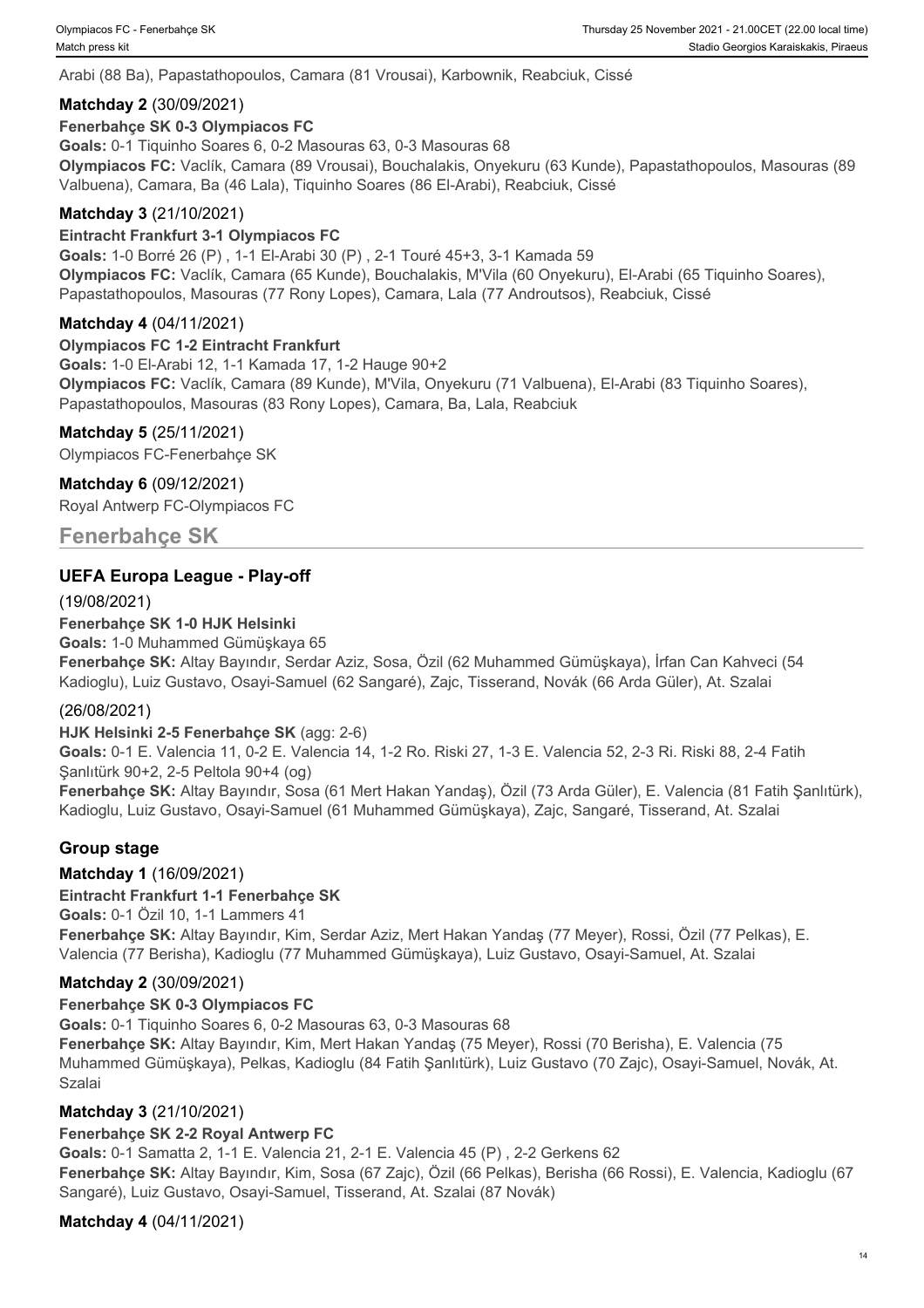#### **Royal Antwerp FC 0-3 Fenerbahçe SK**

**Goals:** 0-1 Mert Hakan Yandaş 8, 0-2 Meyer 16, 0-3 Berisha 29

**Fenerbahçe SK:** Berke Özer, Kim, Sosa (80 Pelkas), Meyer, Mert Hakan Yandaş (64 Zajc), Berisha, Kadioglu (73 Sangaré), İrfan Can Kahveci (64 Rossi), Osayi-Samuel, Tisserand (73 At. Szalai), Novák

**Matchday 5** (25/11/2021) Olympiacos FC-Fenerbahçe SK

**Matchday 6** (09/12/2021)

Fenerbahçe SK-Eintracht Frankfurt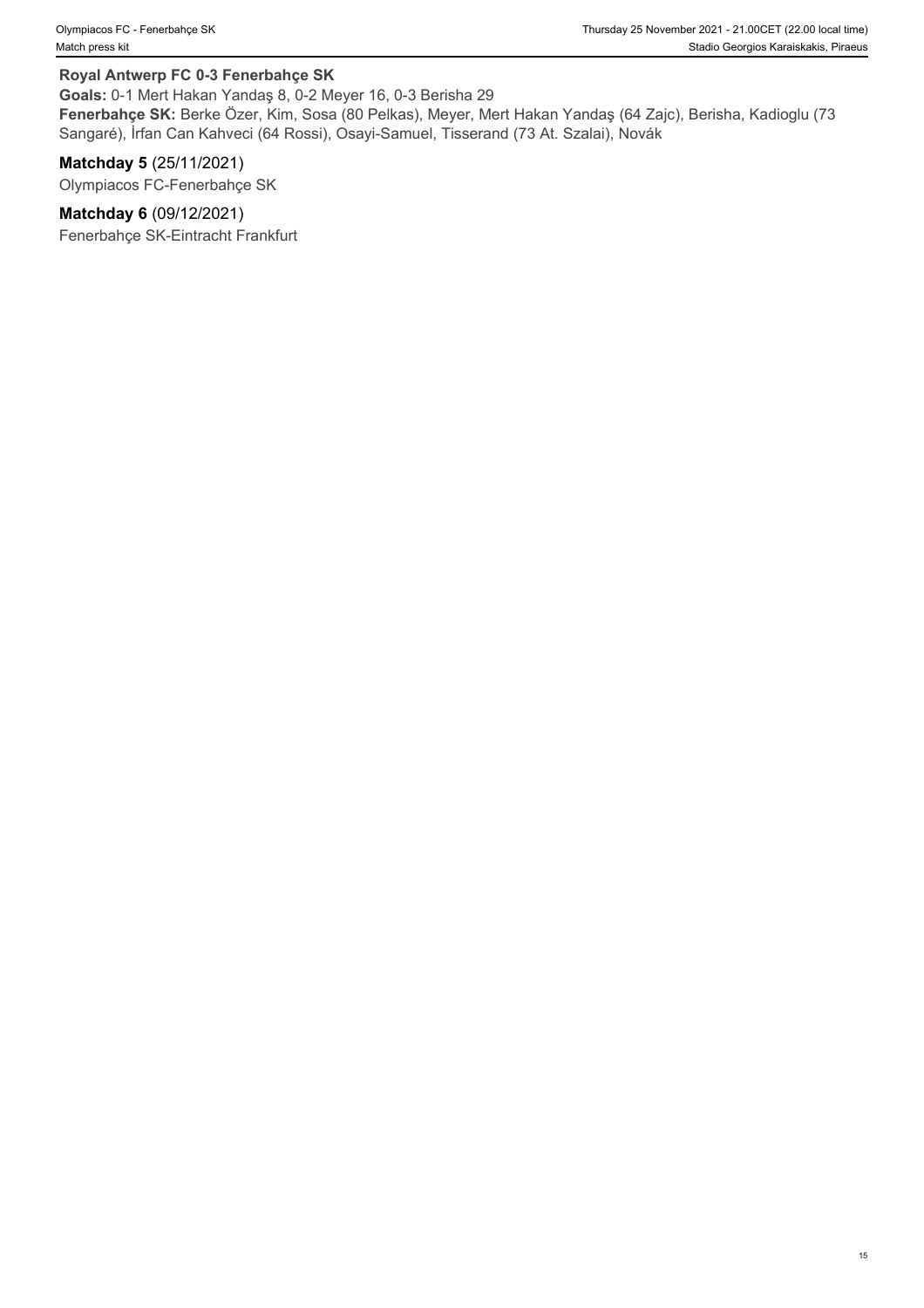# **Match officials**

| <b>Referee</b>                           | Antonio Mateu Lahoz (ESP)                          |
|------------------------------------------|----------------------------------------------------|
| <b>Assistant referees</b>                | Pau Cebrián Devís (ESP), Roberto del Palomar (ESP) |
| <b>Video Assistant Referee</b>           | Alejandro Hernández (ESP)                          |
| <b>Fourth official</b>                   | Santiago Jaime Latre (ESP)                         |
| <b>Assistant Video Assistant Referee</b> | Teodoro Sobrino (ESP)                              |
| <b>UEFA Delegate</b>                     | Danilo Filacchione (ITA)                           |
| <b>UEFA Referee observer</b>             | Boško Jovanetić (SRB)                              |

# **Referee**

| Name                | <b>UEFA Europa</b><br>Date of birth<br>League<br>matches | <b>UEFA matches</b> |
|---------------------|----------------------------------------------------------|---------------------|
| Antonio Mateu Lahoz | o<br>12/03/1977<br><u>_</u>                              | 10 <sup>1</sup>     |

# **Antonio Mateu Lahoz**

**Referee since:** 1992 **First division:** 2008 **FIFA badge:** 2011

**Tournaments:** UEFA EURO 2020, 2018 FIFA World Cup, 2017 FIFA U-20 World Cup, 2016 Olympic Games, 2015 FIFA U-20 World Cup

# **Finals**

2021 UEFA Champions League

# **UEFA Europa League matches involving teams from the two countries involved in this match**

| Date       | <b>Competition</b> | <b>Stage</b><br>reached | Home Away                          |                                                | <b>Result</b> | <b>Venue</b> |
|------------|--------------------|-------------------------|------------------------------------|------------------------------------------------|---------------|--------------|
| 19/09/2013 | UEL                | GS                      | Apollon Limassol FC Trabzonspor AS |                                                | $-2$          | Nicosia      |
| 13/04/2017 | UEL                | QF                      | Olympique Lyonnais Beşiktaş JK     |                                                | $2 - 1$       | Decines      |
| 27/02/2020 | UEL                | R32                     |                                    | İstanbul Başakşehir Sporting Clube de Portugal | 4-            | Istanbul     |

# **Other matches involving teams from either of the two countries involved in this match**

| <b>Date</b> | <b>Competition</b> | <b>Stage</b><br>reached | <b>Home Away</b>                   |                                                | <b>Result</b> | <b>Venue</b>  |
|-------------|--------------------|-------------------------|------------------------------------|------------------------------------------------|---------------|---------------|
| 16/11/2011  | U19                | QR                      | <b>Turkey Poland</b>               |                                                | $2 - 2$       | Eskisehir     |
| 01/08/2012  | <b>UCL</b>         | 3QR                     | Fenerbahçe SK FC Vaslui            |                                                | $1 - 1$       | Istanbul      |
| 19/09/2013  | UEL                | GS                      | Apollon Limassol FC Trabzonspor AS |                                                | $1 - 2$       | Nicosia       |
| 22/10/2014  | <b>UCL</b>         | GS                      |                                    | Galatasaray AS Borussia Dortmund               | $0 - 4$       | Istanbul      |
| 06/09/2015  | <b>EURO</b>        | QR                      |                                    | <b>Turkey Netherlands</b>                      | $3 - 0$       | Konya         |
| 04/11/2015  | <b>UCL</b>         | GS                      |                                    | Olympiacos FC GNK Dinamo Zagreb                | $2 - 1$       | Piraeus       |
| 13/04/2017  | UEL                | QF                      | Olympique Lyonnais Beşiktaş JK     |                                                | $2 - 1$       | Decines       |
| 21/11/2017  | <b>UCL</b>         | GS                      | Beşiktaş JK FC Porto               |                                                | 1-1           | Istanbul      |
| 28/11/2018  | <b>UCL</b>         | GS                      | FC Lokomotiv Moskva Galatasaray AŞ |                                                | $2 - 0$       | <b>Moscow</b> |
| 27/02/2020  | UEL                | R32                     |                                    | İstanbul Başakşehir Sporting Clube de Portugal | $4 - 1$       | Istanbul      |
| 29/09/2020  | <b>UCL</b>         | PO                      |                                    | Omonoia FC Olympiacos FC                       | $0-0$         | Nicosia       |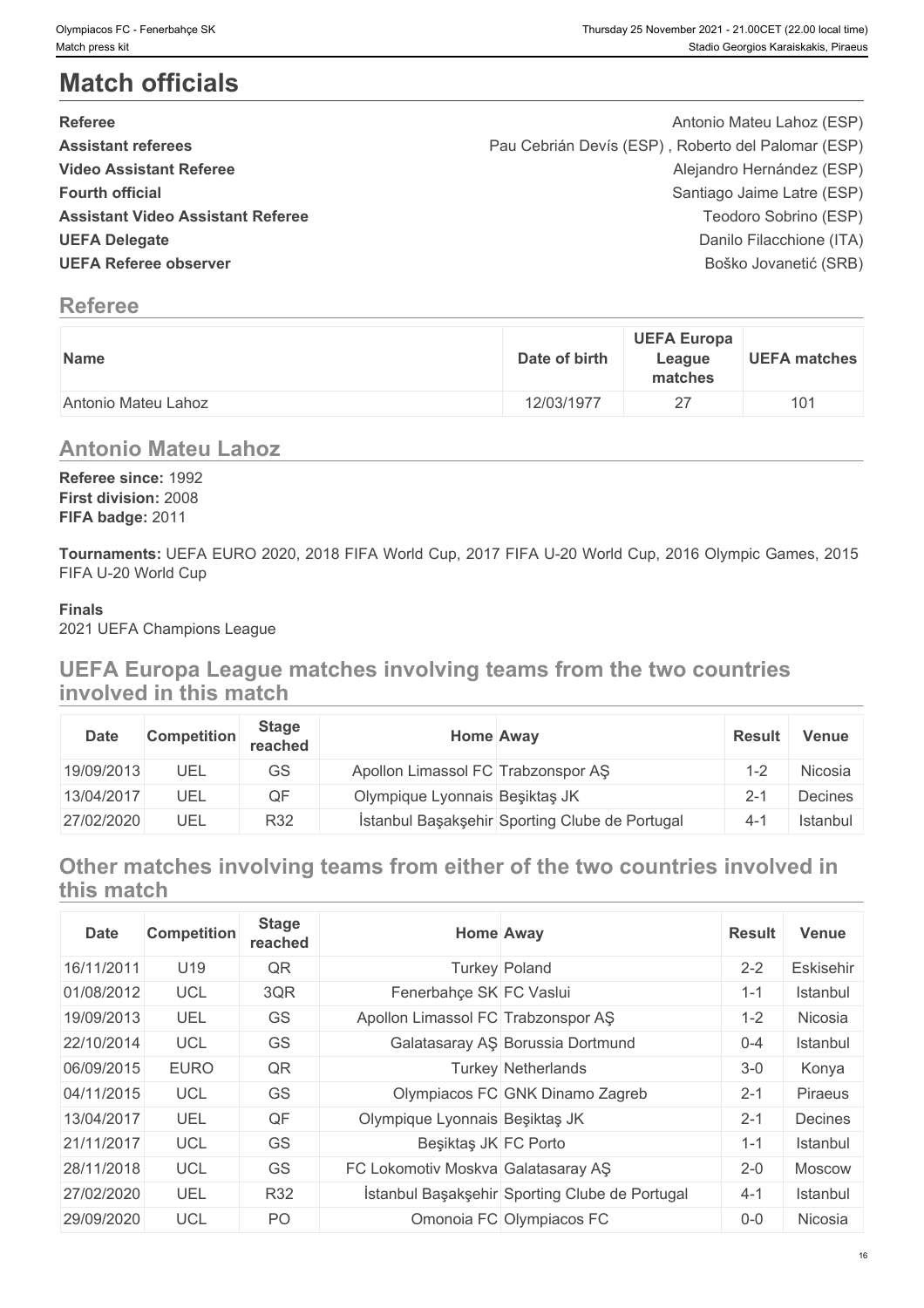| <b>Date</b> | <b>Competition</b> | <b>Stage</b><br>reached | Home Away |                               | <b>Result</b>                  | Venue    |
|-------------|--------------------|-------------------------|-----------|-------------------------------|--------------------------------|----------|
| 15/09/2021  | <b>UCL</b>         | $\cap$<br>UU            |           | Beşiktaş JK Borussia Dortmund | $\overline{\phantom{0}}$<br>__ | Istanbur |